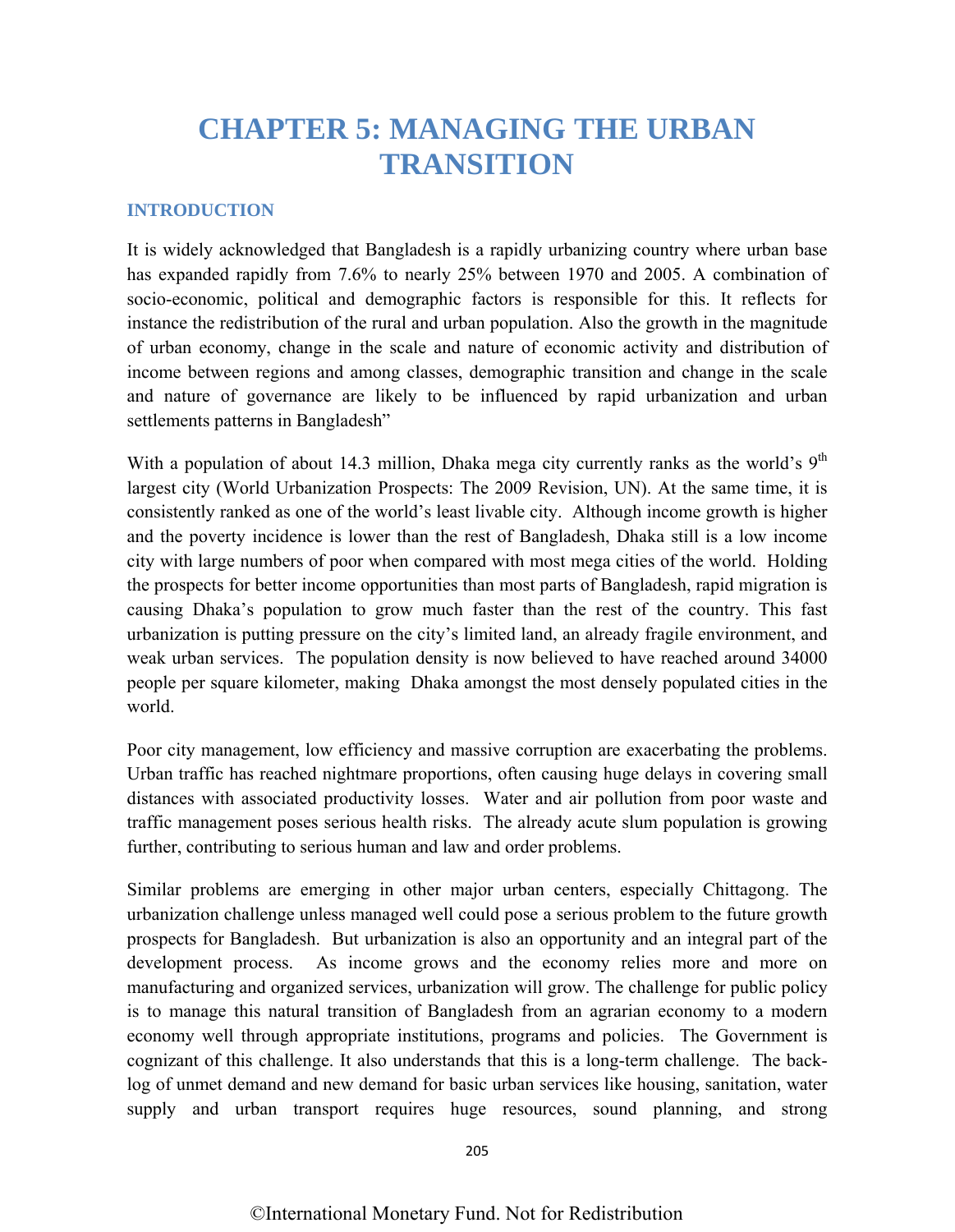implementation capacity. These require strategic planning and implementation over a long period. An ambitious urban development program during the Sixth Plan will be adopted. This will lay the basis for consolidation in the Seventh Plan.

## **[THE URBANIZATION CHALLENGE IN BANGLADESH](#page--1-0)**

With an area of 147,750 square km, the agrarian economy of Bangladesh is experiencing a very high rate of urbanization. In 1974 people living in urban areas accounted for only 8.8% of the population (Table 5.1). By 2001, urban population was 23.10% of total population. UN data estimates that currently 25% people of Bangladesh live in urban areas. This is indicative of the fact that growth of urban population and labor force is increasing relative to rural population and labor force.

|       | 1974     |       | 1981     |       | 1991      |       | 2001      |               |
|-------|----------|-------|----------|-------|-----------|-------|-----------|---------------|
|       | Number   | $\%$  | Number   | $\%$  | Number    | $\%$  | Number    | $\frac{0}{0}$ |
| Urban | 6273603  | 8.78  | 13535963 | 15.05 | 20872204  | 18.73 | 28605200  | 23.1          |
| Rural | 70124397 | 91.79 | 76376037 | 84.95 | 90582981  | 81.27 | 101424549 | 76.9          |
| Total | 76398000 | 100   | 89912000 | 100   | 111455185 | 100   | 130029749 | 100           |

**[Table 5.1: Growth of Urban Population in Bangladesh](#page--1-0)** 

 *Source: Bangladesh Bureau of Statistics* 

A study on the level of urbanization and share of national urban population along with total urban population for each of the six divisions reveals that Dhaka Division overwhelmingly holds the highest rank in all the census years both for level of urbanization and share of national urban population<sup>4</sup>. On the other hand, the rank of Sylhet Division was the lowest for both of the above-mentioned cases.

Dhaka is the largest city in Bangladesh and its capital. It is also the financial, cultural, and business center of the country. The total urban area of Dhaka spans about 1530 square kilometers. About 80% of the garments industry in Bangladesh, accounting for the overwhelming majority of the country's exports, is located in Dhaka city. Dhaka city contributes about 13% to the country's GDP. Per capita income and literacy rate are higher in Dhaka than in the rest of the country, and the poverty incidence is also lower. From 1906 to 1991, Dhaka city's area grew by 58 fold and its population grew by over 35 fold (Asian Development Bank 2000). More recently, Dhaka's population grew from 3.43 million in 1981 to a staggering 10.712 million in 2001. In 2005, its population was estimated to have swollen to 12.56 million (Figure 5.1).

206

 <sup>4</sup> Urbanization in Bangladesh: Patterns, Issues and Approaches to Planning, Rouf and Jahan (2009)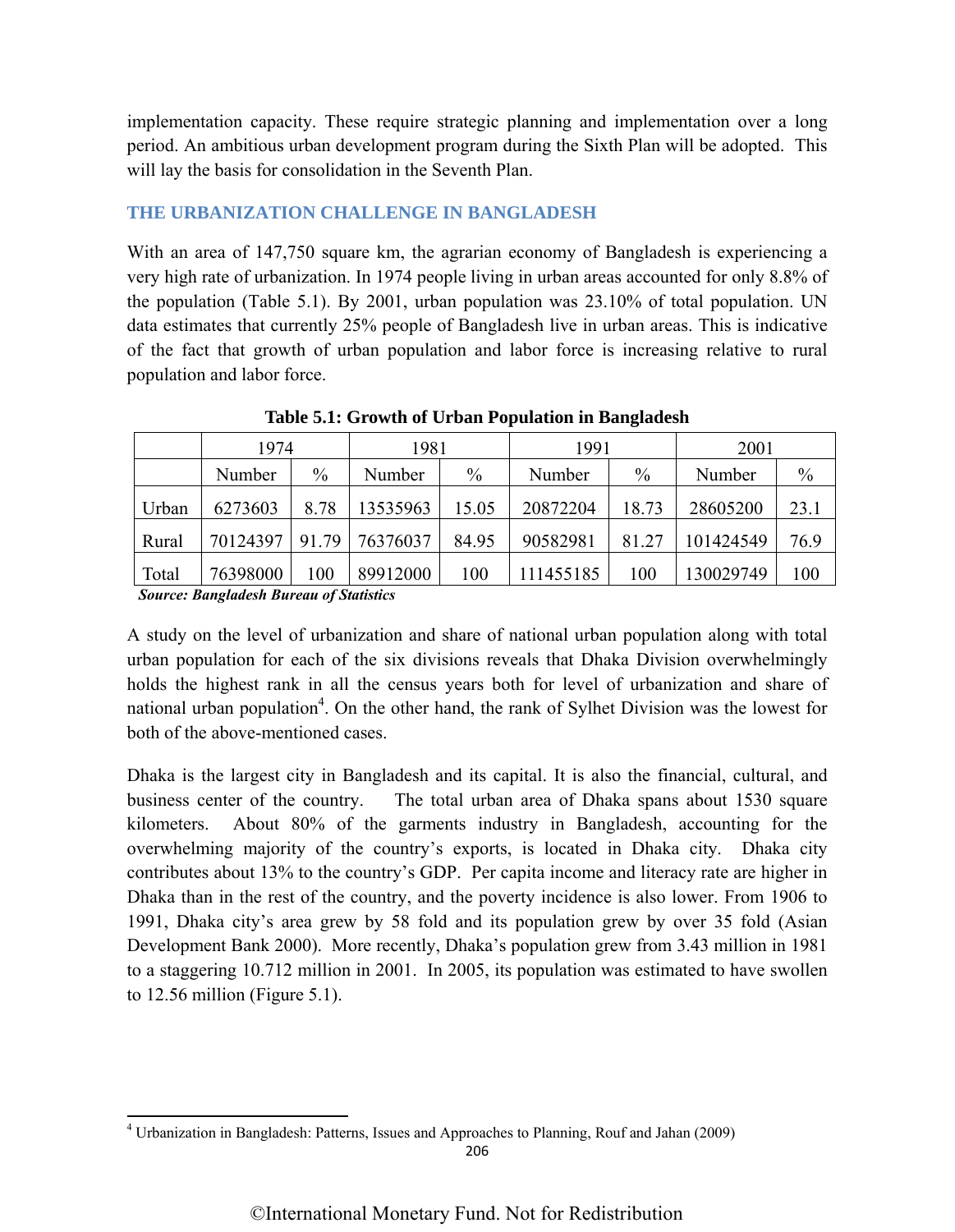

## Dhaka is also the fastest growing mega  $\text{city}^5$  in the world along with Lagos, Nigeria. Due to this high growth rate, Dhaka's share of the country's total population has been steadily growing, currently at over 10% (Figure 5. 2). By 2015, almost 13% of Bangladesh's total population, a staggering 22 million people, will call Dhaka their home.

Estimates by UN, World Urbanization Prospects, 2009 projected Dhaka to move up to the  $5<sup>th</sup>$  position with 20.9 million people in 2025, just behind Tokyo, Delhi, Mumbai, and Sao Paolo. The projected populations for 2010 and 2016 have been estimated at 9 million and 10 million for Dhaka City Corporation (DCC) area and 14.88 million and 18.00 million for the Dhaka metropolitan Development Plan (DMDP) area.<sup>6</sup>

During the decade from 1985 to 1995, the city's population growth rate averaged more than 7% a year, much higher than any other South Asian mega cities and substantially higher than Bangladesh's average growth rate. Most of Dhaka's growth was due to migration from rural areas. Although the city's population growth rate is expected to slow down, it is still projected to grow at around 3.2% per annum, as compared with 1.7% for the country as a whole. If this projection materializes, then Dhaka will become the third largest city in Asia and the sixth largest in the world by 2015.

<sup>&</sup>lt;sup>5</sup> Mega cities are defined as those urban centers with 10 million populations or more.

<sup>6</sup> Dhaka: Improving Living Conditions for the Urban Poor, World Bank (2007)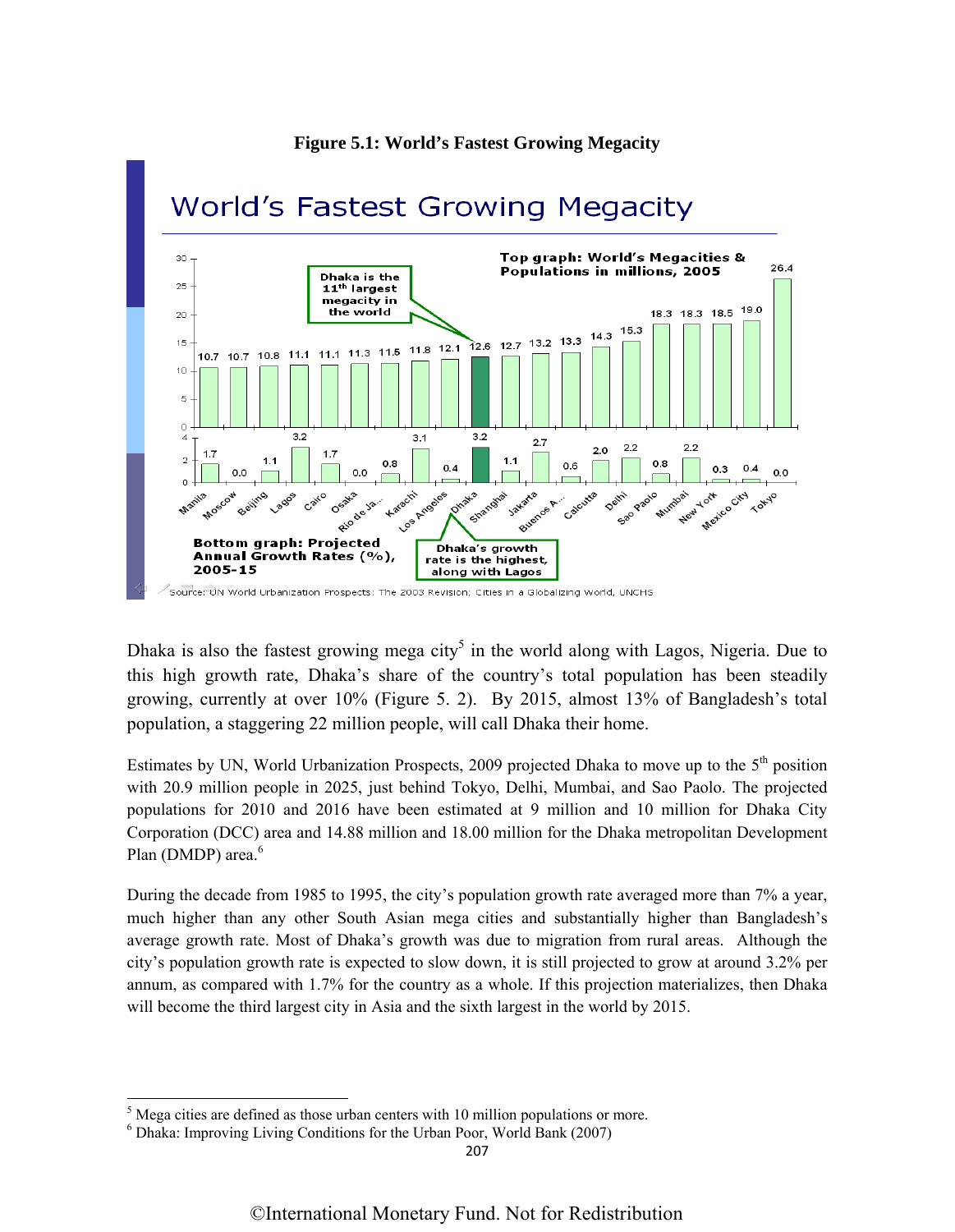

#### **[Figure 5.2: Dhaka's Share of Bangladesh's Total Population](#page--1-0)**

Although the proportion of people living in urban areas in Bangladesh is low in a global comparison, but the changes in the rates of growth of urban population since 1970 show that relatively rapid urbanization is taking place in Bangladesh. One significant feature of urbanization in Bangladesh is that urban population is increasing at different rates in different urban centers. A considerable proportion of urban population lives in district towns and Pourashava areas in Bangladesh. According to population census report of 2001, Dhaka Metropolitan Area had a total population of 10.712 million comprising 37.45% of total urban population. Next in the hierarchy, Chittagong SMA had 3.386 million or 11.84% of the total, followed by Khulna SMA with a total population of 1.341 million or 4.69% of total, Rajshahi SMA with a total population of a 0.70 million or 2.45% of total and Sylhet City Corporation with 0.32 million or 1.12% of the total. All other had below 1% of the total population. Thus, four Metropolitan Areas together with Sylhet City Corporation population comprised 57.55% of the total urban population. There were 33 towns with population above one lac of which 7 had population of above 5 lac, 26 with population between 1 to 4 lac, 50 with population between 50 thousand and one lac, and 116 with population between 25,000 and 50,000 (Table 5.2). There were 332 urban centers with population below 25,000. Populations of many towns were more or less stable and there were depopulation in 15 districts during the decade 1991 and 2001. These suggest that there is ample scope for the development of new small satellite towns and expansion of small existing intermediate towns or urban centers around the big cities or in prospective regions to reduce excessive urbanization pressure on large cities. In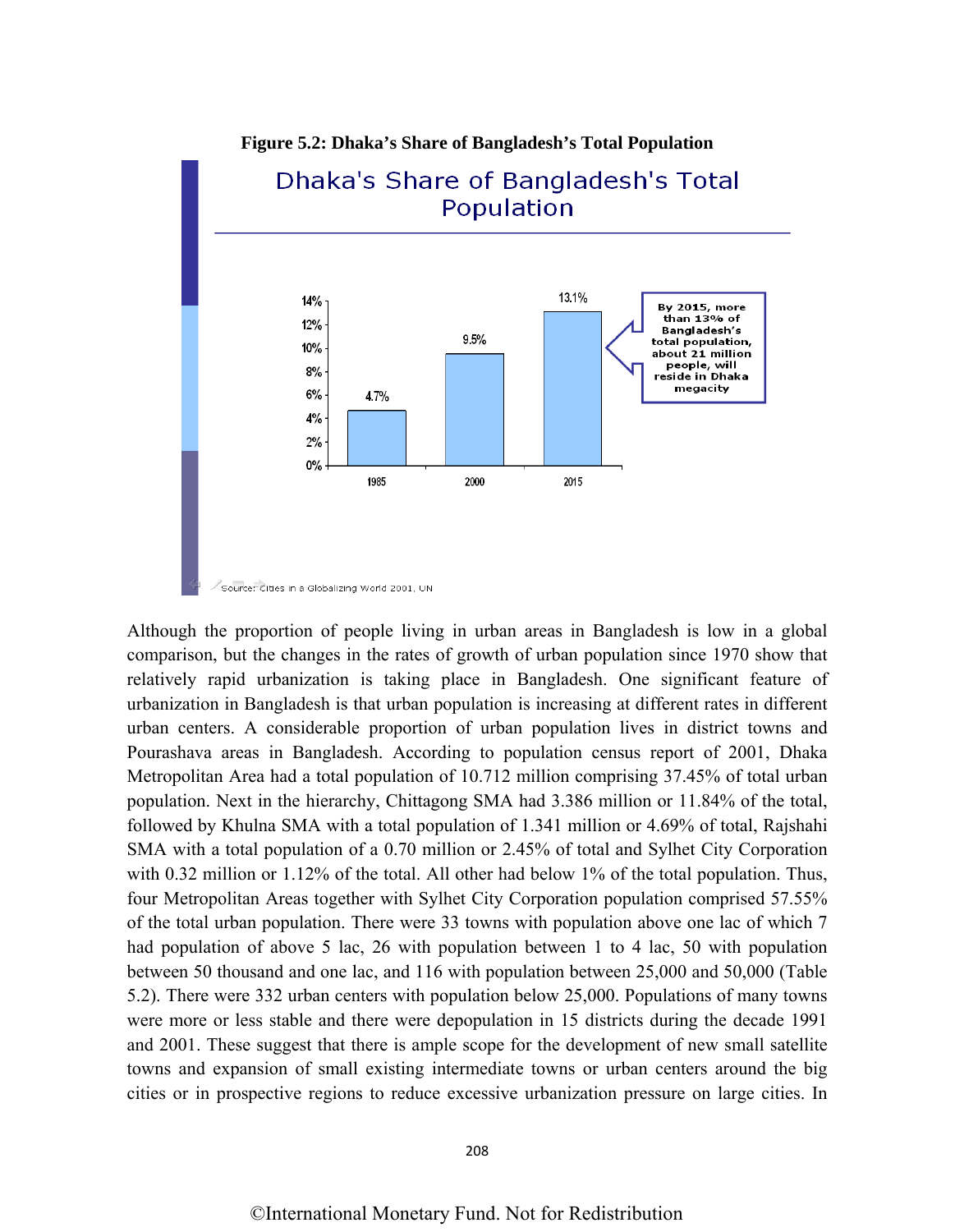order to succeed, this policy must be carried out through comprehensive study, planning and effective urban management systems.

| <b>Size Classes</b>          | <b>Number of Urban Centers</b> |      |                |       |       |      |
|------------------------------|--------------------------------|------|----------------|-------|-------|------|
|                              | <b>Census Year</b>             |      |                |       |       |      |
|                              | 1951                           | 1961 | 1974           | 1981  | 1991  | 2001 |
| $5,00,000$ and over          |                                |      | $\overline{2}$ | 3     | 4     |      |
| $1,00,000 - 4,99,999$        | $\overline{2}$                 | 3    | 4              | 10    | 14    | 26   |
| $50,000 - 99,999$            | $\overline{2}$                 | 5    | 14             | 23    | 26    | 50   |
| 25,000 - 49,999              | 14                             | 16   | 23             | 45    | 76    | 116  |
| <b>Under 25,000</b>          | 45                             | 53   | 65             | 411   | 402   | 332  |
| <b>Total</b>                 | 63                             | 78   | 108            | 492   | 522   | 531  |
| <b>Level of Urbanization</b> | 4.33                           | 5.19 | 8.78           | 15.54 | 20.15 | 23.1 |

**[Table 5.2: Number of Urban Centers by Census Year and Size Classes](#page--1-0)** 

*Source: Bangladesh Bureau of Statistics* 

#### **Driving Forces behind Rapid Urbanization in Bangladesh**

A major cause of urbanization in Bangladesh is that the agriculture sector is no longer able to absorb the surplus labor force entering the economy every year. Inability of the agriculture sector to provide sufficient employment or sufficiently high household incomes to cope with a growing number of dependents can encourage people to seek employment outside agriculture. In the case of Bangladesh the rural to urban migration has contributed to more than 40 percent of the change in urban population. The lure of employment opportunities existing in these cities is another reason for urban migration.

Most of the industrial establishments and businesses as well as business services are concentrated in the largest cities. Dhaka alone accounts for 80 percent of the garments industry-the mainstay of manufacturing in Bangladesh.<sup>7</sup> The domination of business services, particularly finance and real estate services is considerably higher in the four major cities relative to the rest of the country.<sup>8</sup>

Despite the fact that majority of the country's population live in rural areas, the importance of the traditional rural sector has been declining over the years. The share of the agricultural sector in GDP has come down from about 60 percent in 1972-73 to only 17 percent in 2009. The urban sector led by non-agricultural activities (commerce, trade, industry service etc.) accounts for a relatively larger share of GDP compared to its rural counterpart. Its contribution to GDP has increased from a low of 25 percent in 1972/73 to over 50 percent in 2009.

Household income in urban areas is also found to be much higher than in rural areas. Report of the household income and expenditure survey 2005 (BBS, 2007) indicated that monthly income per household in urban areas was Tk.10463 compared to Tk. 6095 in rural areas. The

 <sup>7</sup> *Dhaka Urban Poverty: Land and Housing Issues*. Draft Paper, World Bank (2005). 8 *Bangladesh: Strategy for Sustained Growth*, World Bank (2007).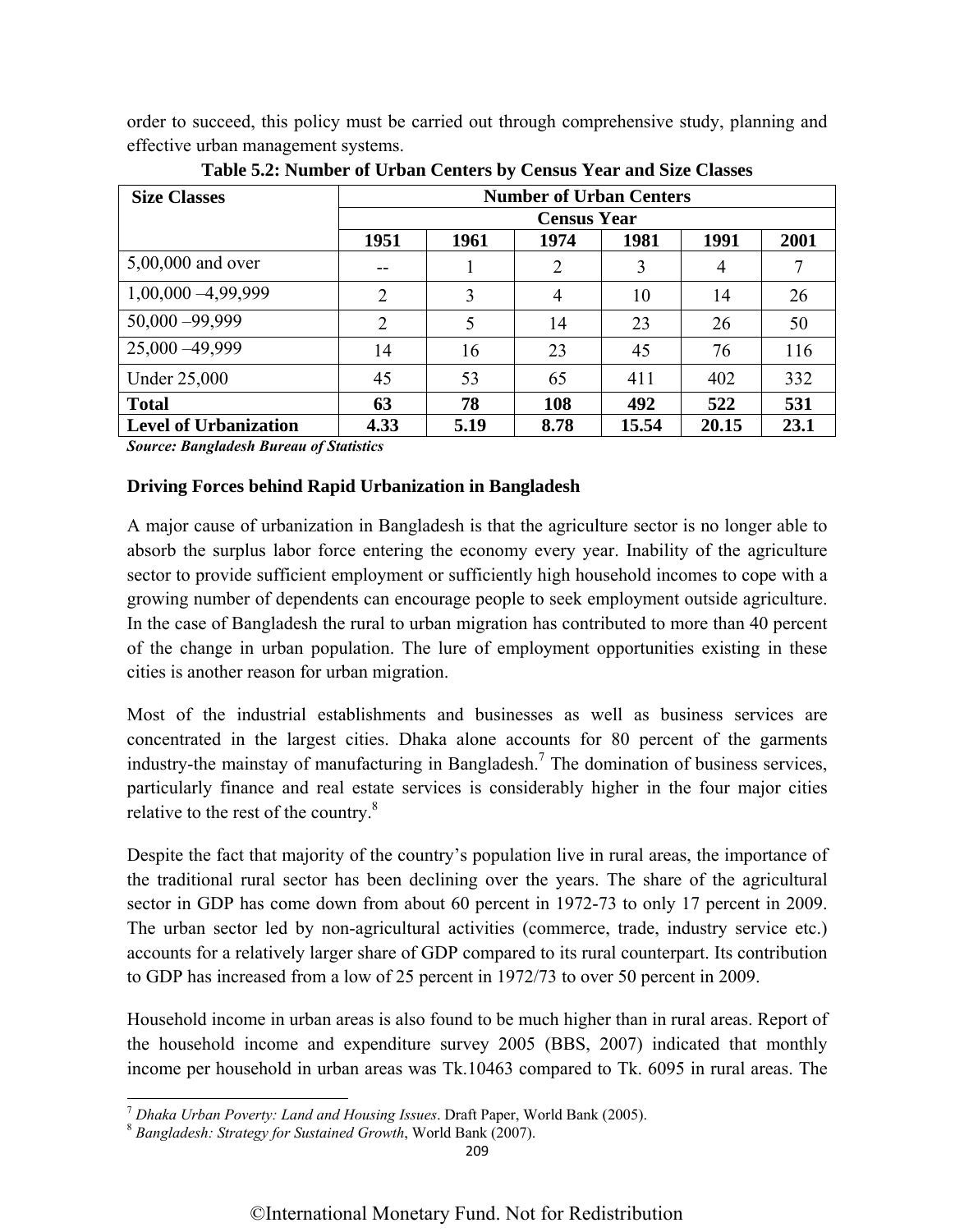distribution of income in urban areas is however, more skewed than in rural areas. Thus Gini coefficient of income in 2005 was 0.497 in urban areas compared to 0.393 in rural areas. This is not unusual due to large scale migration of poor people into urban areas from economically depressed areas of the country.

Although rising levels of urbanization and rapid population growth in urban areas have often been considered problematic, it is a fact that these areas generally have a significantly higher concentration of nation's economic output than their population. Urban areas also account for a disproportionate higher share of national economic production and are the main sources of economic growth in most countries. This is also no exception for a developing country like Bangladesh where urban dwellers constitute about 25 percent of the total population of the country, but their contribution to GDP is more than 50 percent. National economic growth is thus closely correlated with urbanization.

## **Urban Sector and the Emerging Challenges**

Drastic changes in the physical, economic and social structure in the urban areas resulting from rapid urbanization has been posing serious challenges for sustainable urban development. Urban areas are now afflicted with innumerable problems ranging from law and order situation to deteriorating environmental conditions. Although majority of the urban centers face such challenges, severity of the problems vary depending on the size of the centers.

The environmental problems of urban areas have direct and immediate implications for human health and safety, especially for the poor, and for business productivity. Urban environmental problems are of central concern for policy makers since adverse environmental conditions resulting from inadequate waste management, poor drainage, air pollution, lack of access to safe water and sanitation, exposure to excessive noise level, traffic congestion as well as inadequate health services exact a heavy toll on the quality of life.

The impact of urbanization is felt more intensely in major cities of the country. In Dhaka, for example, the quantity of solid waste generated at present varies between 3000 to 3500 tons per day. DCC is capable of collecting only 50% of this waste, leaving the remaining half unattended. A part of this waste either remains in the streets or on nearly open ground. Some of the waste flows to the open drains and blocks the normal drainage flow. As a result, water logging sometimes disrupts the normal city life for days during monsoon. The serious health hazard posed by this situation is of major concern.

The situation with respect to water supply is also quite unsatisfactory. The Dhaka Water and Sewerage Authority (DWASA) was capable of supplying only 1500 million liters of water in 2004 (75% of demand) per day for the population of about 13 million while the demand of the consumers was 2000 million liters per day. Only a limited segment of the population is enjoying adequate supply of water while for the rest of the population the water supply is quite inadequate. The situation in low income communities is much worse. The supply of piped water at the Pourashava level is also extremely unsatisfactory. Only about 35% of the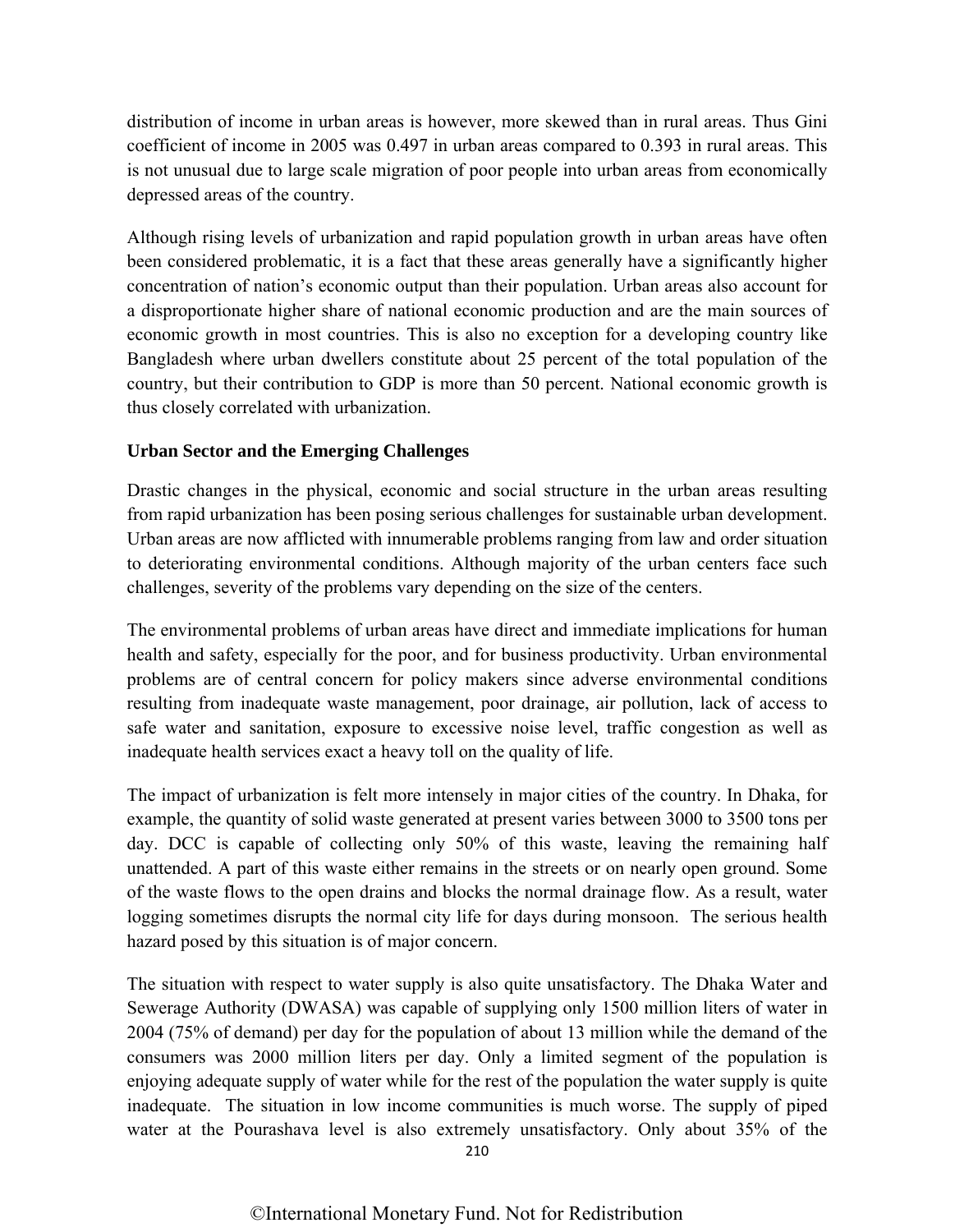Pourashavas have some facility for supply of piped water and that is also in a very limited area in each of these Pourashavas. In 2005 only 28.8% of the households in urban areas had connection to piped water supply.

Extreme traffic congestion on urban roads is a major challenge for big as well as intermediate urban centers in Bangladesh. Rapid urbanization in Bangladesh during the last few decades increased transport demand quite significantly leading to manifold increase in the number of motorized and non-motorized vehicles on the streets. The increase in the number of vehicles without concomitant expansion of road facilities has led to severe congestion on roads and deterioration in urban environment.

The situation further deteriorated due to insufficient public transport facilities and weak management of traffic. Non-existence of transport planning and inefficient traffic engineering result in low quality traffic management. Mass transit facilities are poorly organized and dominated by slower forms of vehicles such as rickshaws. Buses are in short supply and there is inadequate metro or rail system to handle day-to-day commuter traffic in big cities.

One of the major problems that the urban residents are facing is the lack of access to serviced land which is posing as an obstacle to their meaningful participation in the urban economy. The urban land market which directly affects the urban environment and quality of urban life suffers from many distortions due to lack of proper land development and management policies including lack of planning and slow provision of infrastructure and services, thus leading to unplanned or ribbon development of land in the urban periphery. Inadequate supply of serviced land in the market leads to land speculation which often prices the poor out of the formal land markets into the informal land markets which are characterized by slums and squatter settlements. During the last four decades the price of land in urban areas increased by as much as 80 times. The level of price rise, however, varies with the area and depends on a number of local factors including the level of services available. Of particular importance are the width of the main road, width of the access road, distance of the area from the main road and duration of water logging. Other factors influencing land value to a lesser extent include the type of neighborhood (planned or unplanned), distance of the nearest market and distance of the nearest school.

Ever increasing land price has also contributed to the deterioration of housing situation in urban areas. Housing deficit in urban areas was estimated to be about 0.95 million units in 1991 which increased to about 1.13 million units estimated in 2001. The dismal housing scenario has also been a major factor contributing to significant homelessness in urban areas.

Apart from the existing huge shortage in housing stock, the majority of the dwelling units is structurally very poor, lack services and utilities, and built without proper planning. According to BBS  $(2007)^9$  only 24.24 percent of the houses in urban areas in 2005 were pucca (made of brick/cement) compared to 71.68 percent houses made of corrugated iron sheet/wood and 4.08

 9 Household Income and Expenditure Survey- 2005, BBS (2007)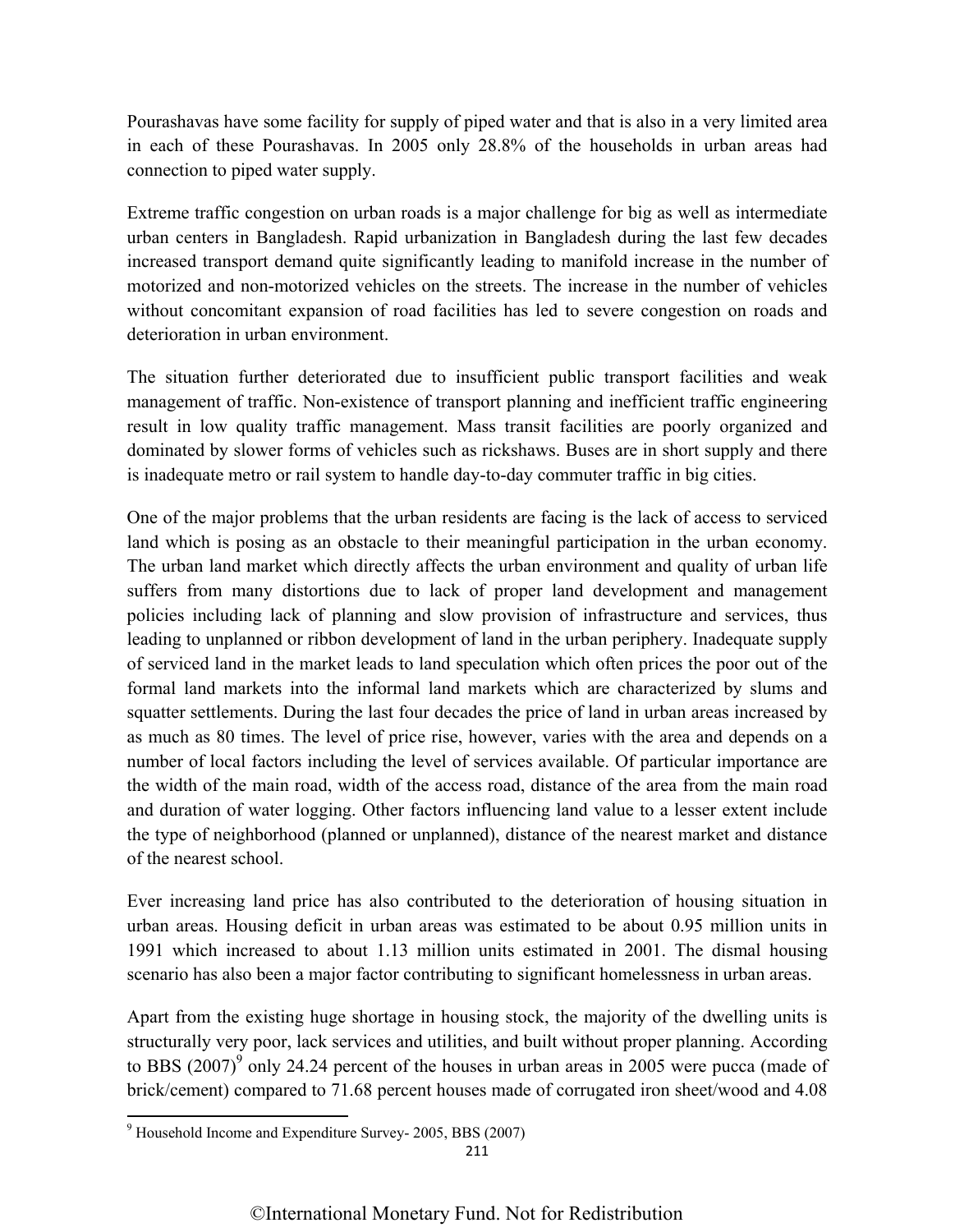percent made of straw/hay/bamboo etc. Rapid growth of urban population and consequent demand for land and housing has made the situation even worse, particularly in big cities. Very few households have access to land and credit facilities. The situation is particularly worse for the lower income group and the poor who live on marginal settlements built by small land developers or by the occupants themselves without any security of tenure. Due to lack of tenure, the poor cannot meet the need for guarantees of loan repayment. This puts most conventional sources of credit for housing construction out of the rich of the poor resulting in lower level of housing investment. This led to overcrowding, lower quality of housing units and the proliferation of slums and squatter settlements.

#### **[URBAN POVERTY IN BANGLDESH](#page--1-0)**

Poverty in Bangladesh, as in most other developing countries, has long been associated with rural areas. But with rapid urbanization during the last few decades, poverty has increasingly been urbanized by way of transfer of the rural poor to urban areas. But manifestation of urban poverty is often more appalling than that of rural poverty. Urban poverty is invariably associated with poor quality housing.

Using the upper poverty line,  $BBS<sup>10</sup>$  estimated the Head Count Rate (HCR) of incidence of poverty as 31.5% at national level, 35.2% in rural areas and 21.3% in urban areas (Table 5.3). There was a reduction of HCR by 8.5% point at national level, 8.6% point in rural areas and 7.1% in urban areas during the period from 2005 to 2010. The estimates of Head Count Rate using the upper poverty line show that in 2010 Barisal division had the highest incidence of poverty, estimated at 39.4% followed by Rajshahi division (35.7%) and Khulna division (32.1%). Chittagong division had the lowest HCR of incidence of poverty (26.2%) followed by Sylhet division (28.1%) and Dhaka division (30.5%). The incidence of urban poverty was also highest in Barisal division (39.9%) followed by Khulna (35.8%) and Rajshahi (30.7%) divisions.

| <b>Division</b> |              | 2005         |              | 2010         |              |              |
|-----------------|--------------|--------------|--------------|--------------|--------------|--------------|
|                 | <b>Total</b> | <b>Urban</b> | <b>Rural</b> | <b>Total</b> | <b>Urban</b> | <b>Rural</b> |
| National        | 40.0         | 28.4         | 43.8         | 31.5         | 21.3         | 35.2         |
| <b>Barisal</b>  | 52.0         | 40.4         | 54.1         | 39.4         | 39.9         | 39.2         |
| Chittagong      | 34.0         | 27.8         | 36.0         | 26.2         | 11.8         | 31.0         |
| Dhaka           | 32.0         | 20.2         | 39.0         | 30.5         | 18.0         | 38.8         |
| Khulna          | 45.7         | 43.2         | 46.5         | 32.1         | 35.8         | 31.0         |
| Rajshahi        | 51.2         | 45.2         | 52.3         | 35.7         | 30.7         | 36.6         |
| Sylhet          | 33.8         | 18.6         | 36.1         | 28.1         | 15.0         | 30.5         |

**[Table 5.3: Poverty Head Count Ratio by Divisions, 2005-2010](#page--1-0)** 

*Source: Bangladesh Bureau of Statistics, HIES 2005 and HIES 2010* 

A comparison of incidence of poverty in 2005 and 2010 indicates some significant differences

 <sup>10</sup>Household Income and Expenditure Survey-2010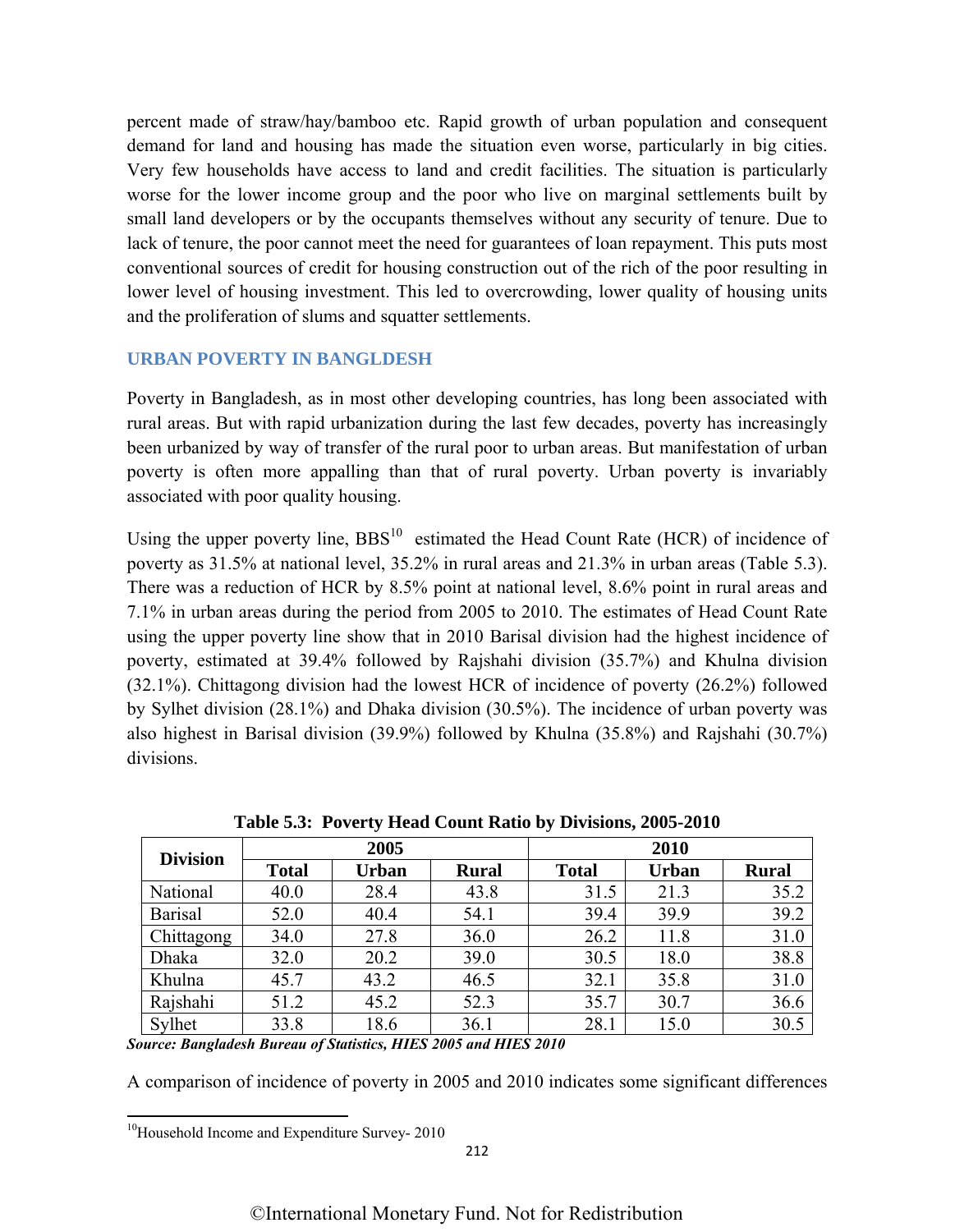in the pattern of urban poverty reduction. Chittagong division experienced the most rapid reduction in urban poverty. At 11.8 percent, Chittagong now has the lowest incidence of urban poverty. Rajshahi and Khulna divisions also experienced significant decreases in urban poverty. Thus, the incidence of urban poverty in Rajshahi division came down from 45.2% in 2005 to 30.7% in 2010 while the incidence of urban poverty in Khulna division came down from 43.2% in 2005 to 35.8% in 2010. As compared to these good performers, Sylhet and Dhaka experience modest improvements in urban poverty reduction while in Barisal the urban poverty rate has remained nearly stagnant at an alarming 40% rate.

Most of the urban poor live in slums and squatter settlements characterized by substandard living conditions. According to the UN, 31.6 percent of world's urban population lived in slums in 2001. In the developed regions, the proportion was only 6 percent compared to 43 percent in the developing regions. The percentage of urban population living in slums and squatter settlements may, however, vary across countries depending on local definition of slums. Even within the same country variations may be observed. Slums and squatter settlements are found in all major cities in Bangladesh although their concentrations may vary depending on the size of cities. The largest concentrations are found in Dhaka followed by Chittagong, Khulna and Rajshahi. Secondary cities or district towns also have significant concentrations of slums and squatter settlements. CUS in its survey of 2005 found 4300 slums and squatter settlements and about 2.8 million slum dwellers in Dhaka City Corporation area. The same survey found 1814 slums in Chittagong City Corporation with about 1.8 million slum dwellers followed by Khulna City Corporation having 470 slums with 0.17 million slum dwellers and Rajshahi City Corporation having 539 slums with 0.148 million slum dwellers.

Majority of those living in slums are very poor and nearly 80 percent of the households have income below the upper poverty line. More than 50 percent of the slum dwellers earn less than half of the poverty line income while about 25 percent of them are in extreme poverty and destitution<sup>11</sup>. More than 90 percent of the income earners are engaged in informal sector activities. They work mainly as rickshaw-pullers, transport workers, hawkers, day laborers, small factory workers, construction workers, etc. Many of the female members of slum households in Dhaka and Chittagong are employed in the formal sector garment factories and in very large numbers in domestic work as maids. What is interesting, however, is that few among the male slum dwellers remain unemployed because of their easy access to informal sector activities. This is perhaps the most important factor stimulating rural to urban migration.

#### **[POLICY AND REGULATORY FRAMEWORK IN THE URBAN SECTOR](#page--1-0)**

Policies and regulations for urbanization have evolved in response to problems faced rather than on the basis of a vision and a long-term road map. After partition of India in 1947 Dhaka became the provincial capital and experienced significant population increase. This led to major infrastructure development and building activities. In order to regulate and control urban development activities the government enacted legislations and framed rules which included

  $11$  CUS Bulletin 48, 2005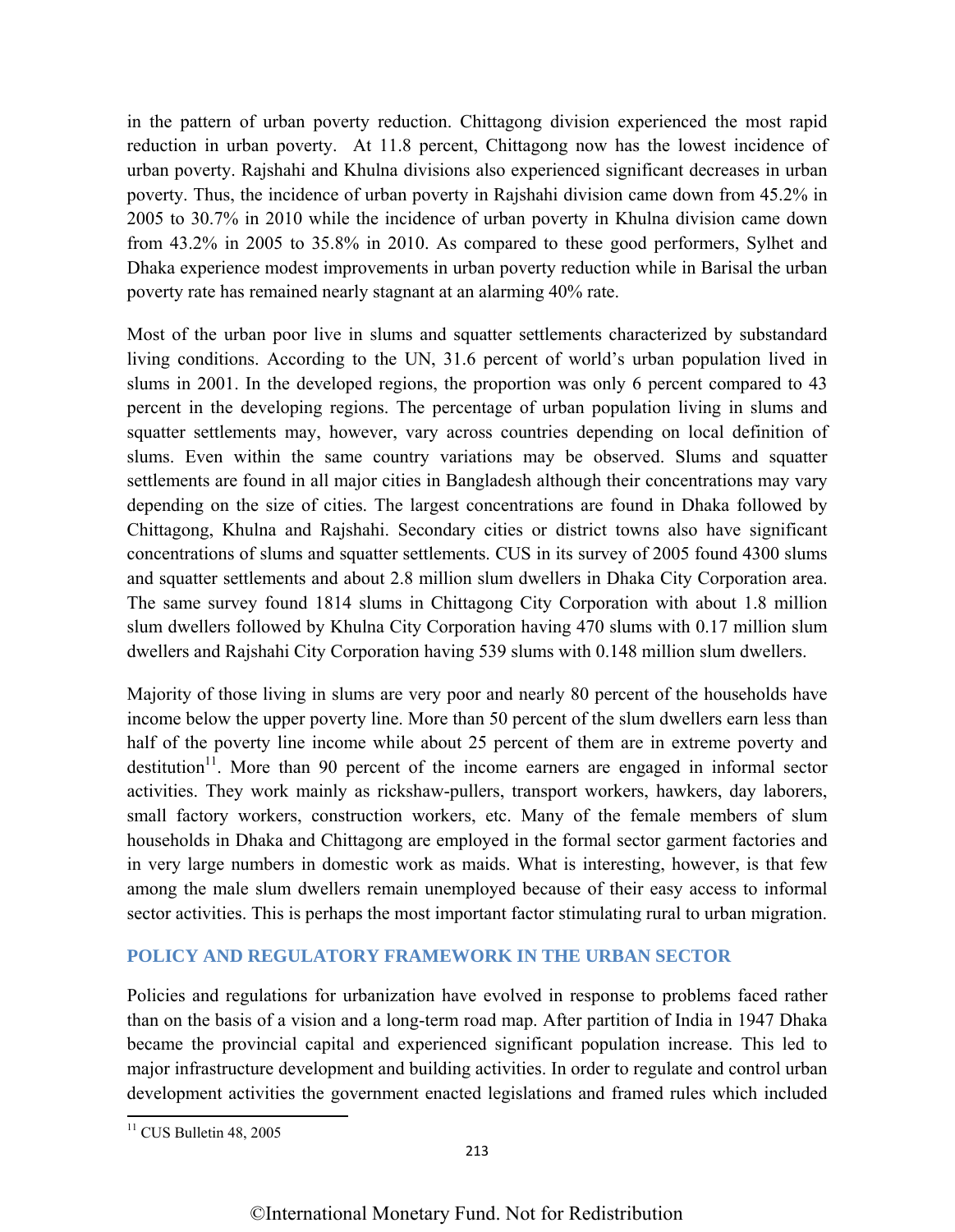the building construction act 1952, the Town Improvement Act 1953 and the Building construction rules 1953. The Building Construction Act 1952 provided for the prevention of haphazard construction of buildings and excavation of tanks which are likely to interfere with development in certain areas. The Town Improvement Act 1953 provided for the development, improvement and expansion of the towns of Dhaka and Narayanganj and certain areas in their vicinity and the formation of a board of trustees. The Building Construction Rules 1953 were made to facilitate exercise of powers conferred by the Building Construction Act 1952.

In 1959, Master Plans were prepared for Dhaka, Chittagong, Khulna and Rajshahi cities. This was a major venture for guiding the overall development of the four major cities. But in course of time, especially after independence of Bangladesh in 1971, these plans were found to be inadequate with regard to population growth and land use changes. Despite rapid urbanization in the country there was no initiative to plan or control urban development activities during 1970's and 1980's. It was only after 1990 that some steps were taken for control of development in big cities. These included preparation of development plans for Dhaka, Chittagong, Khulna and Rajshahi cities, and formulation of Building Construction Rules (1996), Private Residential Area Development Rules (2004) and Dhaka Metropolitan Building Construction Rules (2008). The Bangladesh National Building Code (BNBC) which was prepared in 1993 came into force in 2006 after some modification. Other legislations which are relevant for the urban sector include Bangladesh Environment Protection Act 1995 (modified in 2000) and the Wetland Preservation Act 1998.

In intermediate and smaller urban centers, the Pourashavas are responsible for preparing and implementing Master Plans and carrying out development control functions. The Pourashava Ordinance 2008 has given the Pourashava wide responsibilities in town planning and development, public health and sanitation, water supply and sewage disposal, maintenance of public infrastructure and amenities. It is now mandatory for the Pourashava to prepare Master Plans within five years from the date of creation of a new Pourashava or from the date of enforcement of the Ordinance for the old or already created Pourashava.

One of the main reasons for haphazard urban growth in Bangladesh is the lack of proper planning. In the area of urban planning, the Pourashava Ordinance has empowered the Pourashvas to prepare Master Plan for development, expansion and improvement of any area within its jurisdiction and impose restrictions, regulations and prohibitions with regard to the development of sites, and the erection and re-erection of buildings. But due to lack of technical manpower and equipment, no Pourashava has been able to prepare and implement a Master Plan on their own.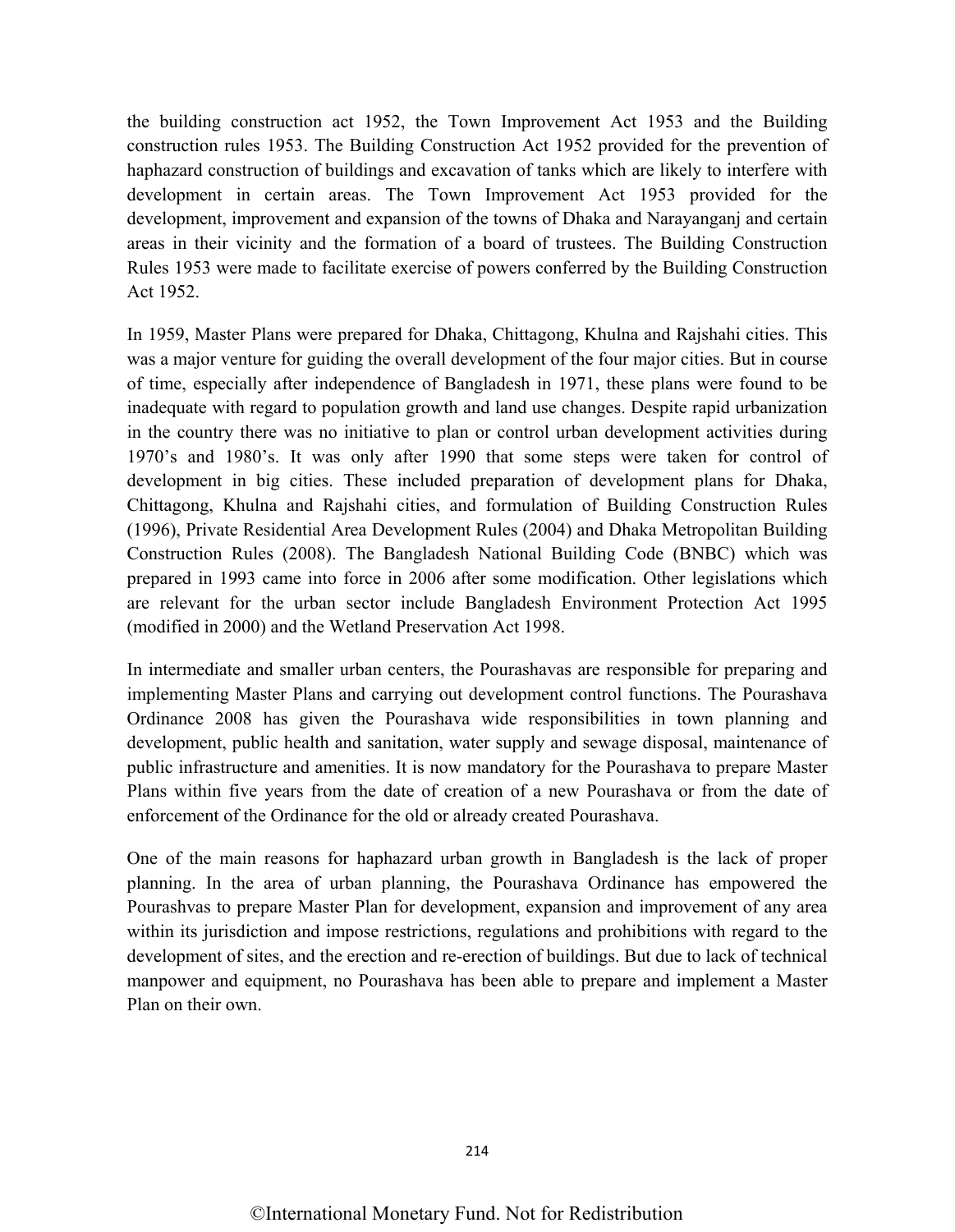#### **[INSTITUTIONAL FRAMEWORK FOR URBAN GOVERNANCE AND](#page--1-0) MANAGEMENT**

**Central Government Agencies:** National level agencies provide services to different urban areas including city corporations, Pourashavas and other urban centers as part of their national responsibilities. Some of the important national agencies are Urban Development Directorate (UDD), National Housing Authority (NHA) and the Public Works Department (PWD) under the Ministry of Works, the Department of public Health Engineering (DPHE) and the Local Government Engineering Department under the Ministry of Local Government, Rural Development and Cooperatives, the Roads and Highways Department under the ministry of Communication, the Directorate of Environment under the Ministry of Environment and Forest and the power Development Board under the Ministry of Energy and Mineral Resources. Other Ministries such as the Ministries of Commerce, Education, Finance, Agriculture, Youth and Sports, and Water Resources Development are also actively involved in the process of urban development mainly through their regional and local level agencies.

**Special Purpose Authorities:** There are also some special purpose agencies that provide special services to the city dwellers. These are Water Supply and Sewerage Authority, Electricity Supply Authority, Road Transport Authority, etc. There are two water and sewerage authorities i.e. DWASA and CWASA which are working in two metropolitan cities of Dhaka and Chittagong respectively. Two other agencies involved in the development activities of Dhaka Metropolitan Area are Dhaka Transport Coordination Board (DTCB) and Bangladesh Bridge Authority. DTCB is mainly responsible for planning and development of transportation facilities within the metropolitan area while the Bangladesh Bridge Authority is responsible for constructing flyovers, elevated expressways etc.

**Urban Local Governments:** Two types of local government institutions exist in Bangladesh e.g. urban and rural. The urban local governments are of two types. In the Divisional Level, the City Corporation functions whereas Pourashvas function in other towns. At present there are 6 City Corporations and 309 Pourashvas in the country (Table 5.4). *Pourashvas* or Municipalities again are classified according to financial strength. In addition, there are also some urban centers that are under Cantonment Boards.

At the local Level, Pourashava is the basic planning and development authority. Through the Pourashava Bill 2009, the Pourashava authorities were empowered to prepare Master Plan, implement development schemes and exercise building control. A Pourashava consists of a Mayor, Councilors whose number is fixed by the government and women Councilors of reserved seats. The Chairman and Councilors of a Pourashava are elected by direct election on the basis of adult franchise. The Pourashava (Municipal) Act, 2009 has given the Pourashavas wide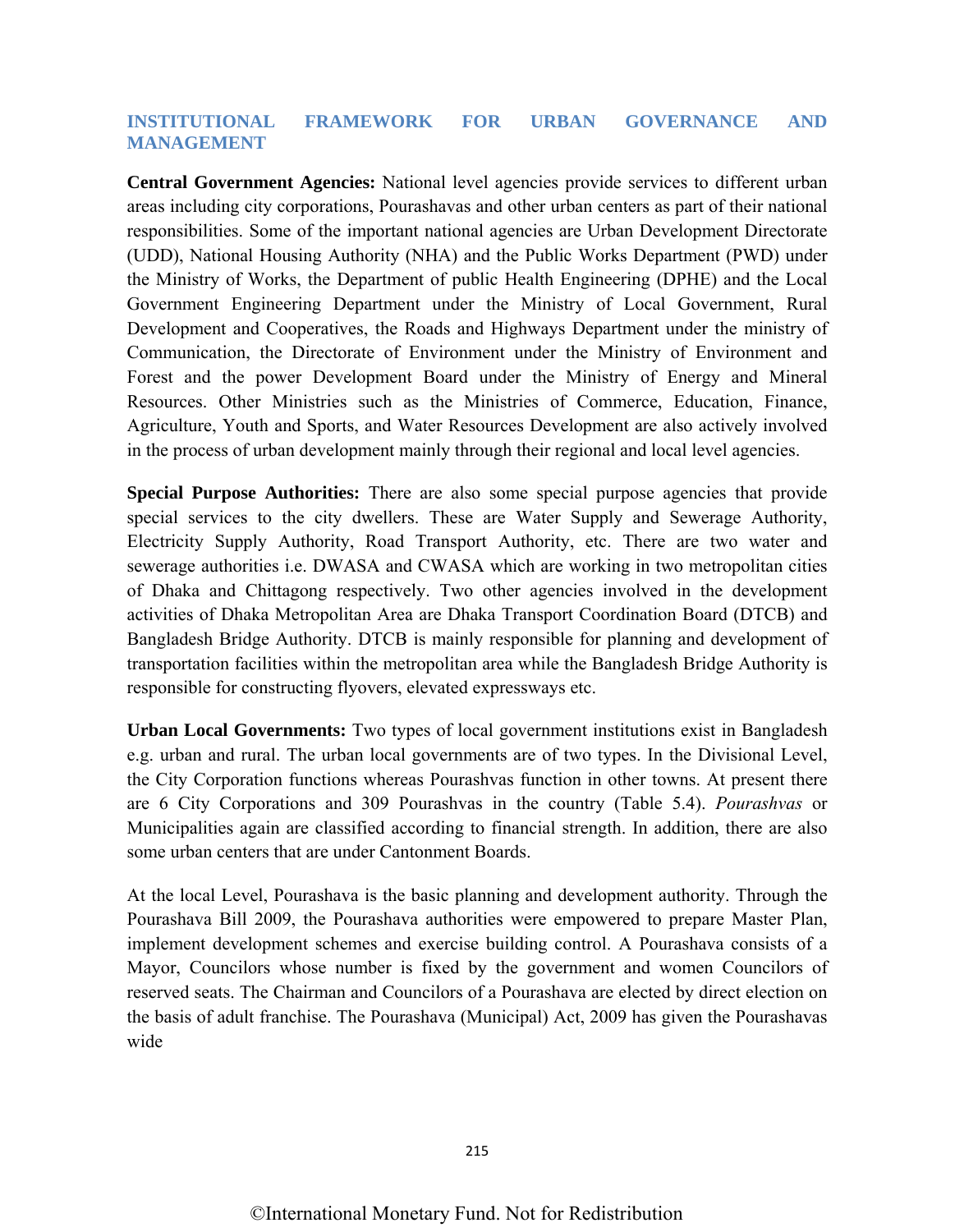| Mega City                                       | For example: Dhaka Metropolitan Area                                   |
|-------------------------------------------------|------------------------------------------------------------------------|
| <b>City Corporations at Divisional</b><br>Level | For example: Dhaka, Chittagong, Khulna, Rajshahi and<br><b>Barisal</b> |
| <i>Pourashvas</i> (Municipalities)              | Number of Pourashvas $-278$ in 2001, 309 at present                    |
| Category determined by income<br>level          | Annual income level                                                    |
|                                                 |                                                                        |
| Class I Pourashvas                              | Average Population $(2001) - 88,907$                                   |
| Class II Pourashvas                             | Average Population (2001)<br>$-41,275$                                 |
| Class III Pourashvas                            | Average Population (2001)<br>$-25,466$                                 |

**[Table 5.4: Hierarchy of Urban Local Governments](#page--1-0)** 

responsibilities, but the administrative, financial and technical capabilities of the Pourashava are not adequate to meet the challenges associated with rapid urbanization in the country.

**Development Authorities:** Pourashava were originally created for planning and management of urban areas. Later on separate planning and development organizations were created for the cities of Dhaka (RAJUK), Chittagong (CDA), Khulna (KDA) and Rajshahi (RDA). The development authorities in these cities are authorized to undertake local urban planning as well as infrastructure and site development activities for housing, commercial and industrial use. The authorities are also empowered to exert development control functions. The effectiveness of these authorities, however, is generally limited by such factors as inadequate management and financial system, multiplicity of institutions with urban development function within their jurisdictions, uncoordinated development, lack of integration with other agencies, inadequate manpower and lack of public participation.

## **[A REVIEW OF PAST POLICIES AND PROGRAMS FOR MANAGEMENT OF](#page--1-0)  URBANIZATION**

216 During the last two decades, Bangladesh has followed broad sector directions while policies on specific themes have been issued periodically. The national Housing Policy 1993 aimed for "housing for all" and recognized the importance of planned development of human settlements. The Urban Management Policy statement 1994 envisioned sustainable and equitable urban development through decentralized development, public awareness and sector participation. Later on, the government updated the statement and issued Urban Management Policy Statement 1999 which provides a basic policy framework to guide and sustain the process of gradual decentralization. The purpose of this policy statement is to improve upon and augment the existing policy statement, with a view toward efficient urban management and increased decentralization in the longer term. The National Urban Sector Policy drafted in 2006 envisioned a decentralized and participatory process of urban development in which the national and local government, private sector and civil society play complementary roles. The policy prescribes far reaching actions on multiple dimensions of urban management and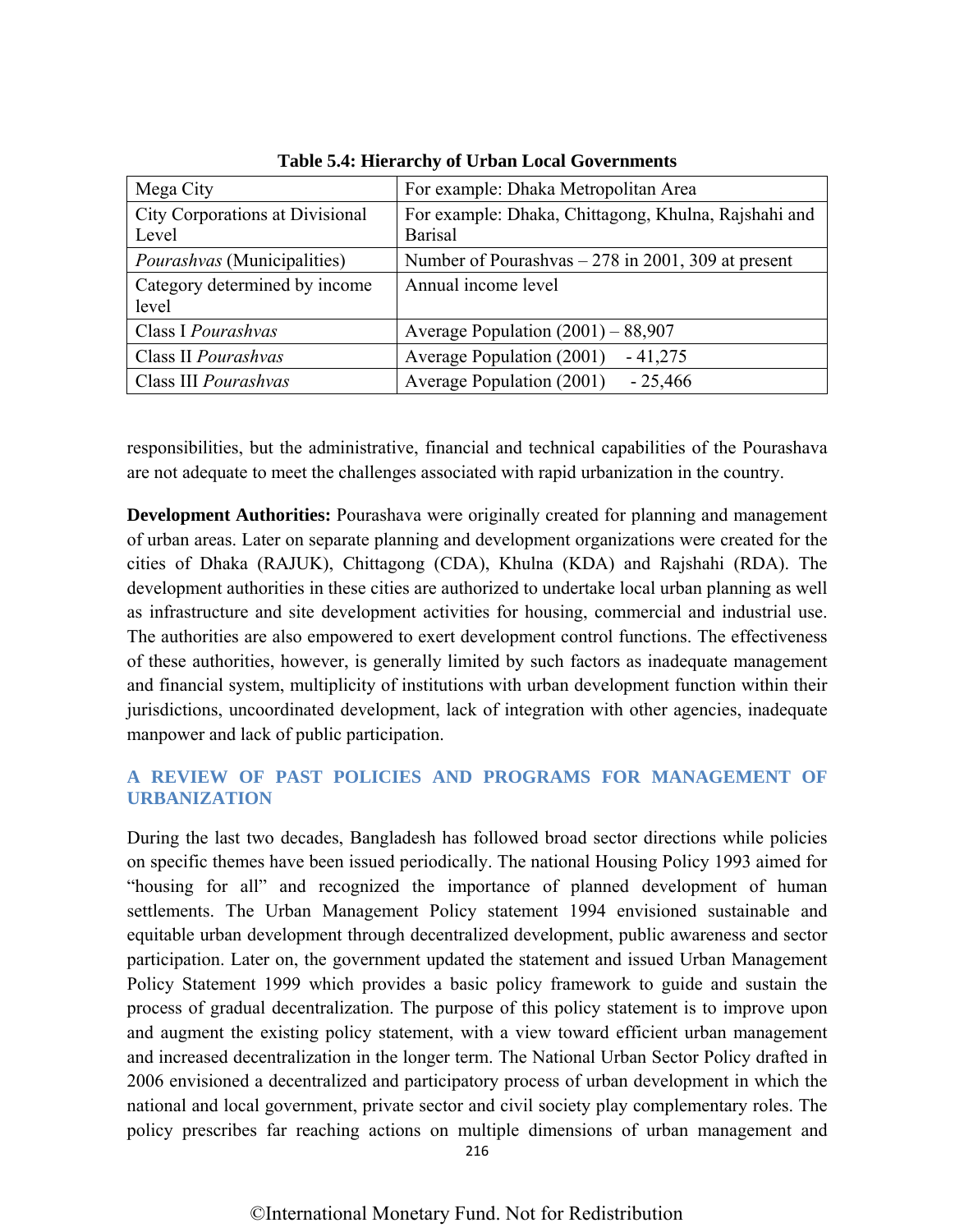national level institutional changes and public participation structures at the city and sub-city levels. This draft National Urban Sector Policy initiated by the Local Government Division will go to cabinet for its approval and will be adopted within the SFYP period.

Other developments relevant to the urban sector includes the national Policy for Safe Water Supply and sanitation (1998), Water Supply and Sanitation Sector Development Plan, National Policy for Arsenic Mitigation, The National Sanitation Strategy and the pro-poor water and sanitation and cost sharing strategies. Many of these policies have attempted to give coherent directions to developments in the urban sector including adoption of principles like devolution of powers, resources and responsibilities to local governments and community groups, treating resources as economic goods, using awareness generation and mobilization and motivational tools for sanitation and solid waste management, tempering off subsidies on sanitation hardware and promoting private-public partnerships. The recommendations made by the Committee on Urban Local Governments for long-term municipal development and urban sector programming, property tax system, improved financial system management etc. are now under active consideration of the government.

Past urban sector interventions mostly tried to address the long neglected infrastructure maintenance and rehabilitation needs and to develop the capacity of the Municipalities especially to raise income, improve financial management capacity and design municipal services in a planned way. But not much has been done to establish strong urban institutions that are capable of meeting the future service demand of the projected urbanization pattern.

## **Lessons Learned from Past Development Initiatives and Key Constraints**

Municipalities in Bangladesh have witnessed nearly two decades of urban infrastructure initiatives with STIDP-I and II, MSP and the on-going UGIIP-1 since 2003. The MSP and its successor institution, Bangladesh Municipal Development Fund, presented a model of supporting decentralization especially by opening up access to infrastructure funding based on objective financial and institutional criteria outside the government's inter governmental fiscal transfer frame. UGIIP-1 made a radical departure from earlier initiatives in linking performance of Municipalities in achieving action based governance improvements to access infrastructure funding in phases.

Focusing on governance improvements and a performance based approach urban infrastructure improvements have proved very successful; (i) it addresses a wide range of areas simultaneously from improved participation of various stakeholder groups in service delivery to increased financial accountability and improved administrative procedures; (ii) local governments feel full ownership in improving governance reforms, considering these reforms as an opportunity to improve their financial and administrative shortcomings. They have been able to adapt to the new governance practices within a short period of time. The following lessons learned: (i) The performance of the Municipalities has been particularly good in areas where the identified governance indicators are concise and output oriented; (ii) municipalities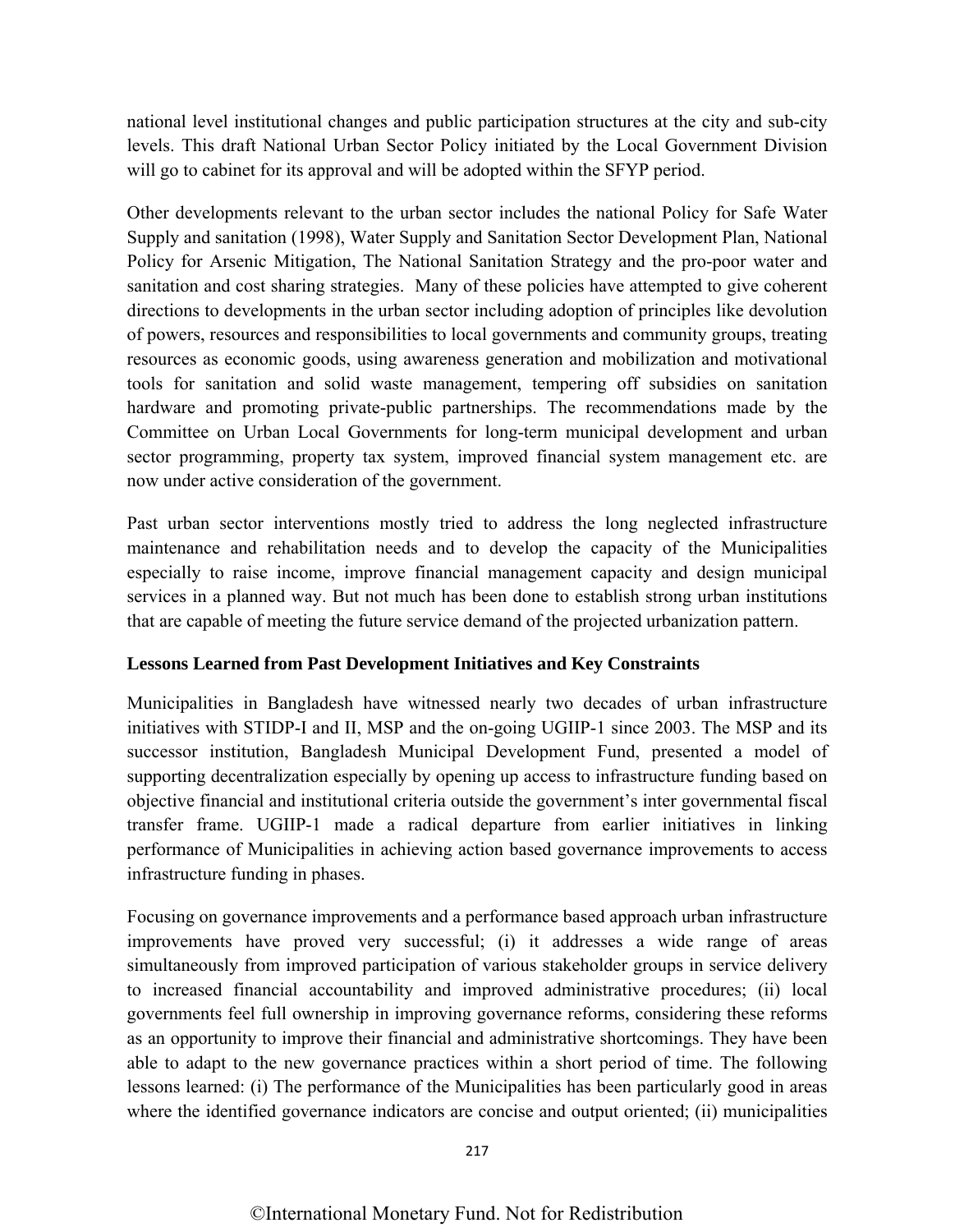took greater ownership and interests in areas where their legitimacy and performance in the local public eye improved immediately and turned out to be credible; (iii) adopting governance improvements require substantive and timely capacity building inputs.

Based on an extensive review of previous projects focusing on governance improvement and a performance based approach, the following opportunities for improving this approach have been identified; (i) ensure that mechanisms are in place to deepen participatory planning ensuring prioritization of the needs of the poor; (ii) refine the governance improvement action plan to include more qualitative achievements and ensure that the achievements will sustain beyond project implementation; (iii) inculcating the practice of responsible financial decisions and discipline through financing and repayment mechanisms; (iv) strengthening citizen's interface and accountability of the municipalities; (v) greater focus on capacity building of institutions at the municipality level in particular and (vi) improvements in O&M management.

One of the most significant lessons is the criticality of national level support to municipalities in terms of sector wide policy support, legislative and executive actions to enable more effective functioning of municipalities and supportive measures to improve their finance and financial management. In this regard the parliament has recently passed the Pourashava Bill 2009 and City Corporations Bill 2009.

#### **Performance During Previous Plan Periods**

#### **Ministry of Housing and Public Works**

Of the two Ministries mentioned earlier responsible for urban development and management activities, the Ministry of Housing and Public Works is the main Government body dealing with housing and accommodation. A review of performance of this Ministry and related agencies during past plan periods is given below.

**Performance during 1973-90.** During the period, land-use master plans for 398 Thana headquarters and master plans for 60 district towns were undertaken. Office accommodations at 44 districts and Thana headquarters were completed and 13,918 service plots were distributed among people belonging to low income group and about 6,860 squatter families were rehabilitated. Besides, 17,480 flats, 252 dormitories at Thana level, 1,065 office buildings, 2,033 union Tahsil offices and 362 thana land offices were constructed. Noteworthy achievements during this period were the construction of 20-storied office buildings at the Bangladesh Secretariat and the international conference centre at old Sangsad Bhaban.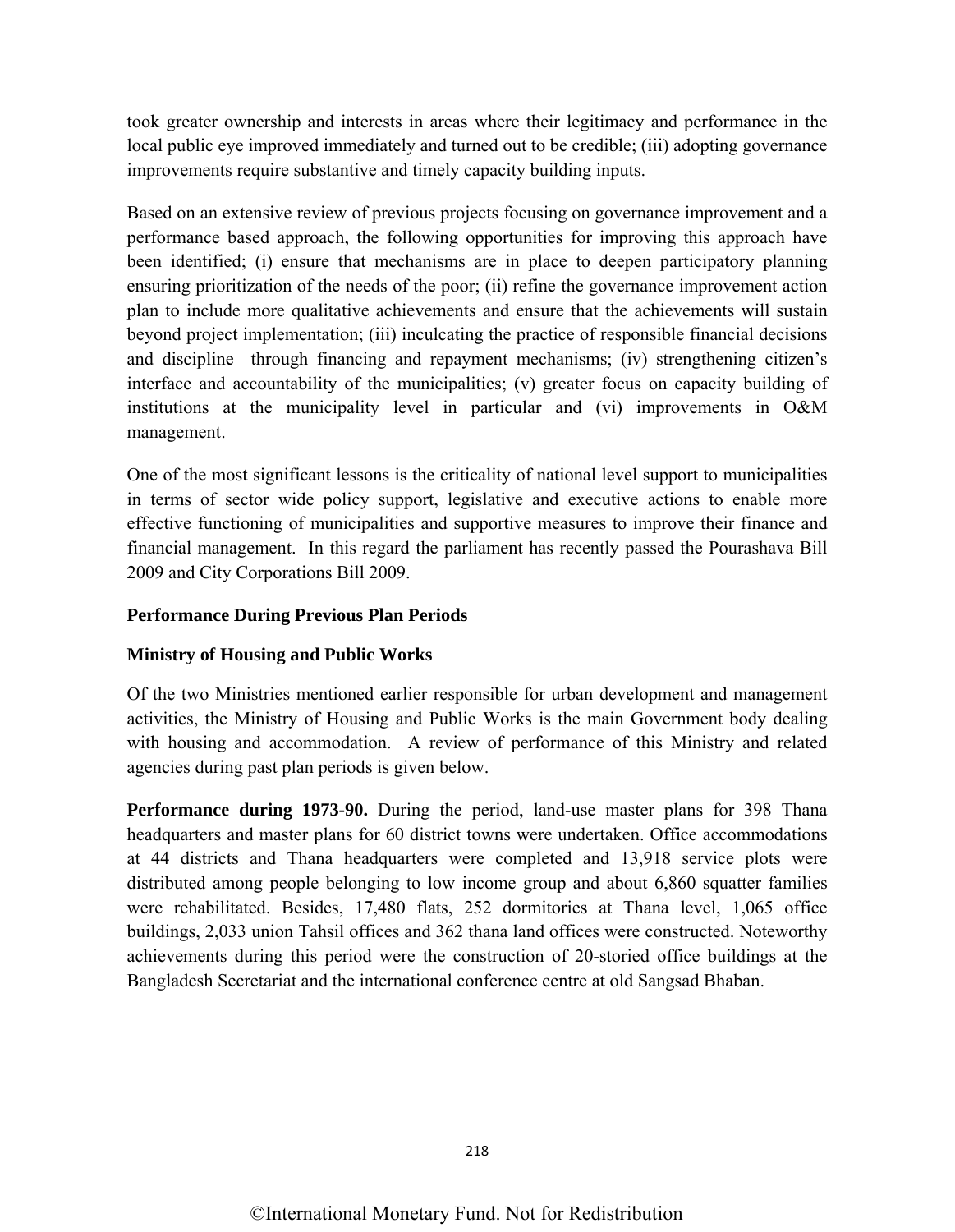**Performance during Fourth Five Year Plan (1990-95).** Achievements during this period included:

- a. Providing core houses for 1,000 squatter families at Dattapara, Tongi and developing 5,000 residential plots at Mirpur, Dhaka and 4,100 plots at Kaibalyadham, Chittagong for low income group;
- b. Construction of 3,000 residential flats in 44 newly created districts and 3,000 flats in Dhaka for public sector employees;
- c. Developing of 4,787 plots at Uttara by RAJUK;
- d. Renovation of the Prime Minister's Secretariat at Tejgaon and installation of four-channel conference system;
- e. Significant strides by private enterprises to develop housing in urban areas and low cost housing programs by some NGOs in rural areas.

**Performance during 1995-97.** During this period 2,020 flats for government employees in Dhaka were constructed and 8,480 sites and service plots were distributed to low income and middle income groups. Achievements during this period and during the Fourth Plan period are shown in Table 5.5

| Major areas                                                                          | Unit       | Position | $4th$ Plan  |             | Position | Position |
|--------------------------------------------------------------------------------------|------------|----------|-------------|-------------|----------|----------|
|                                                                                      |            | June, 90 | $(1990-95)$ |             | June, 95 | June, 97 |
| Housing                                                                              |            |          | Target      | Achievement |          |          |
| Rehabilitation of squatter<br>families                                               | <b>Nos</b> | 6860     | 3620        | 3400        | 10260    | 10260    |
| Distribution of site and<br>services plots for low and<br>middle income group people | $\subset$  | 13918    | 8480        | 8480        | 22398    | 22398    |
| Government flats and<br>offices                                                      | $\epsilon$ |          | 3120        | 3120        | 18508    | 20528    |
| Construction of flats                                                                | <b>Nos</b> | 17408    | 225         | 180         | 1245     | 1245     |
| Construction of office<br>buildings                                                  | C C        | 1065     | 950         | 950         | 2983     | 2983     |
| Construction/Reconstruction<br>of Union Tahsil offices                               | $\subset$  | 2033     | 110         | 60          | 422      | 423      |
| Construction/Reconstruction<br>of Thana Land offices                                 | cc         | 362      |             |             |          |          |

**[Table 5.5: Housing Sector Performance](#page--1-0)** 

*Source: Ministry of Housing and Public Works* 

**Performance during Fifth Five Year Plan (1997-2002).** Developments during this period included:

a. Construction of 3000 residential flats at Dhaka, 30 quarters at Rangamati, Martyrs Monument at Rayer Bazar and Banga Bandhu Convention Centre at Agargaon. A total of 16 projects were taken up with estimated outlay of Tk. 1609.18 crore. Of these, 3 projects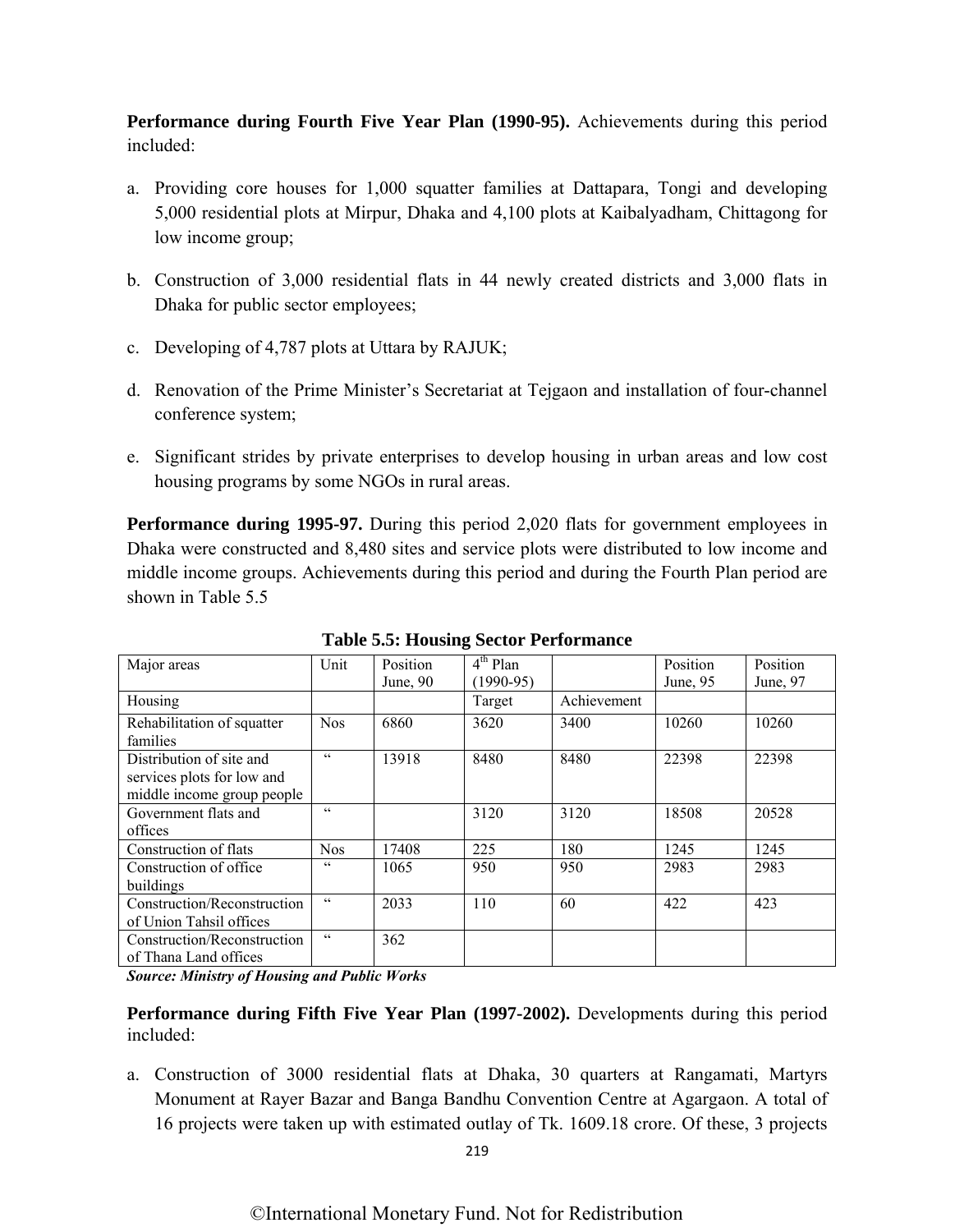were fully completed and 11 projects were partially completed. Two projects were not taken up due to shortage of fund.

- b. Activities by RAJUK: Construction of 1265 residential flats at Nikunja, 290 flats under NAM Villa and NAM Village Project, development of 2600 plots at Uttara under Uttara 3<sup>rd</sup> Phase Project and construction of 2km link road from Dayagonj to Jurain, Dhaka.
- c. Activities of Rajshahi Development Authority (RDA): Preparation of land use Master Plan, construction of 1.5 km roads, distribution of 625 plots for low and middle income groups, construction of a multi-storied office building, a truck terminal accommodating 500 trucks and an inter-district bus terminal accommodating 500 buses.
- d. Activities of Khulna Development Authority (KDA): Completion of 7.05 km road, developing of 637 plots, construction of two-storied mini-community centre, undertaking welfare activities like development of mosque, school and monument, and preparation of DAP (Detailed Area Plan) for Khulna City. Total project cost was Tk. 23.36 crore.
- e. Activities of Chittagong Development Authority (CDA): CDA prepared DAP for Chittagong under guidance of Chittagong Metropolitan Master Plan, Development of Kalpoloke, Karnaphuli, Chandrima, Chandgaon Residential Areas, D.C. Hill Park, widening and improvement of Chaktai Road, O.R. Nizam Road, Chatteshori Road, and M.A. Hannan Airport Road.
- f. Preparation of land use Master Plan for six Pourashvas, namely, Gopalgonj, Tungipara, Kotalipara, Godagari, Kaliakoir and Patharghata by UDD.
- g. Undertaking projects like construction of medical colleges and hospitals in different districts, specialized hospitals and medical centers on behalf of Ministry of Health and Family Welfare.

## **Ministry of Local Government, Rural Development and Cooperatives**

The Ministry of LGRD & Co-operatives is closely involved with the various issues related to the urban sector. A committee namely Municipal Performance Review Committee (MPRC) was established under the chairmanship of the Secretary, Local Government Division to monitor the performance the municipalities. A Municipal Support Unit (MSU) established in LGED under the Municipal Services Project provides secretarial support to the committee. MSU developed a municipal data base and regularly monitors the capacity building initiatives undertaken by the municipalities as well as monitors the progress of infrastructure development and maintenance works undertaken by the municipalities.

The government has been trying to remove the deficiency in infrastructure maintenance and rehabilitation of municipalities by raising income, improving financial management capacity as well as better service delivery. The municipalities are implementing different development projects under Physical Planning, Water Supply and Housing (PPWS&H) Sector through

220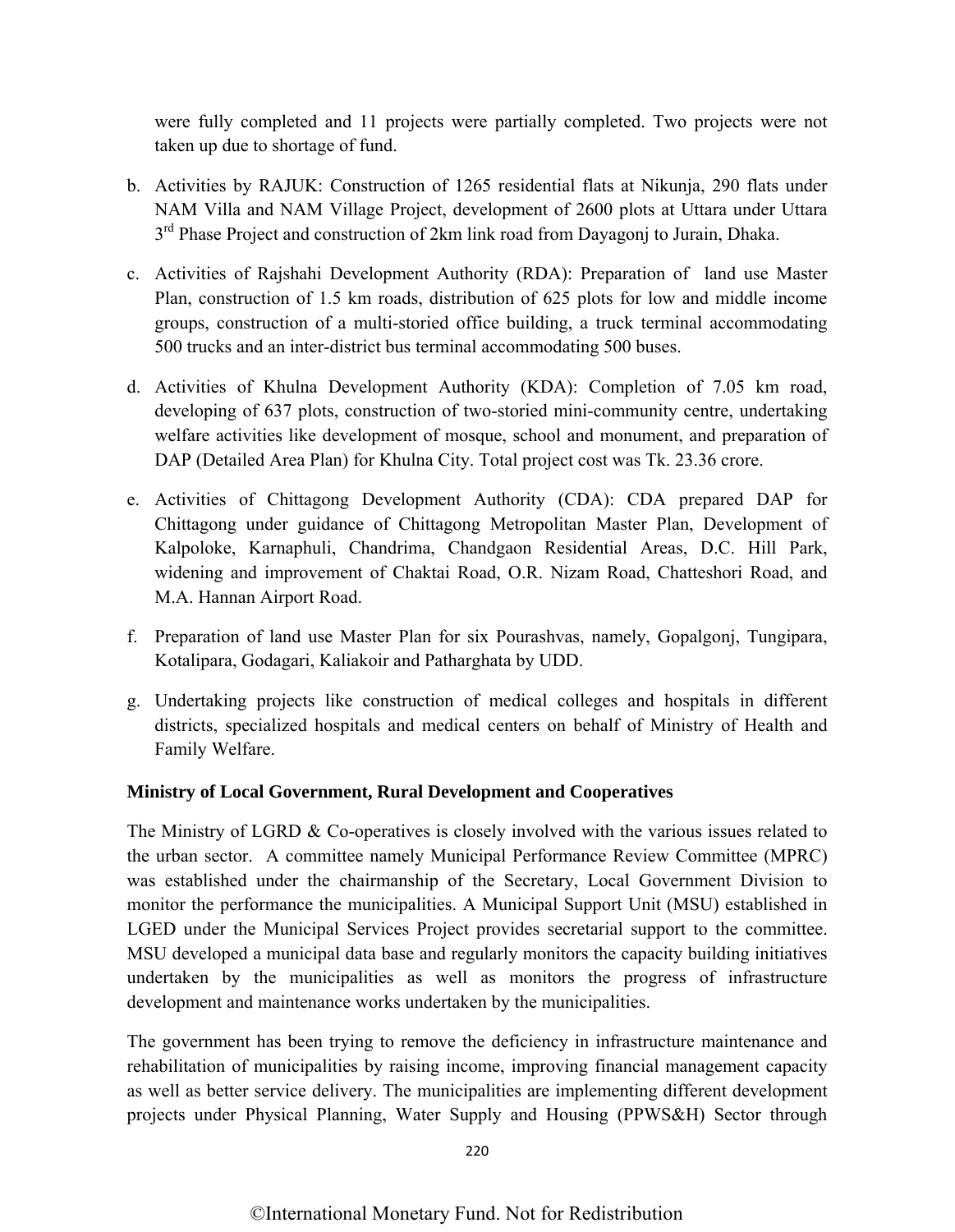Annual Development Programme (ADP). The allocation and utilization of funds under ADP for the Municipalities are shown in Table 5.6 below.

| <b>Financial Year</b> | <b>No. of Projects</b> | <b>Total Amount of</b><br><b>ADP</b> Allocation | <b>Total</b><br><b>Expenditure</b> |
|-----------------------|------------------------|-------------------------------------------------|------------------------------------|
| 2002-03               | 10                     | 169.93                                          | 148.33                             |
| 2003-04               | 9                      | 134.81                                          | 128.39                             |
| 2004-05               | 13                     | 165.13                                          | 161.67                             |
| 2005-06               |                        | 367.92                                          | 361.48                             |
| 2006-07               | 9                      | 322.34                                          | 302.42                             |
| 2007-08               | 12                     | 229.65                                          | 221.52                             |
| 2008-09               | 9                      | 354.68                                          | 348.98                             |

**[Table 5.6: Allocation and Expenditure under PPWS&H Sector in Municipalities during](#page--1-0) 2002-2009** *( Crore Taka)*

#### **[Table 5.7: Physical Targets and Achievements of PPWS&H Sector in Municipalities](#page--1-0)  during 2002-09**

| Item of work                        | Unit   | <b>Target</b> | Achievement |
|-------------------------------------|--------|---------------|-------------|
| Development of Road and Footpath    | Km     | 1326          | 1307        |
| <b>Construction of Drains</b>       | Km     | 412           | 393         |
| Construction of Bridge/Culvert      | M      | 3595          | 3463        |
| Market Development                  | Nos.   | 51            | 51          |
| Installation of Tube-wells          | Nos.   | 3837          | 3835        |
| Slum Improvement                    | Family | 18320         | 18320       |
| Maintenance of Bridge/Culvert       | M      | 1514          | 1504        |
| Rehabilitation of Road and Footpath | Km     | 3218          | 2805        |

Taking the rapid rate of urban growth as well as different problems and challenges in views, the six city corporations are implementing different development projects under both block allocation from development budget and Annual Development Plan. The allocation and utilization of funds under block allocation and ADP for the six city corporations are shown in table 5.8. The six city corporations of the country have been implementing different development projects to create better living conditions for the people in their respective areas. These development projects include among others construction and improvement of roads, drains and footpath; waste management; creation of recreational facilities etc.

Apart from the physical achievements shown in table 5.9, the introduction of computerized holding tax billing, water billing, and accounting in 4 city corporations and 129 municipalities could be considered as other milestone achievements by LGED. Another landmark initiative by LGED during the past plan period is the preparation/updating of Master Plans of 23 district level and 223 upazila level municipalities. This master planning process is still continuing and will be completed during the SFYP period.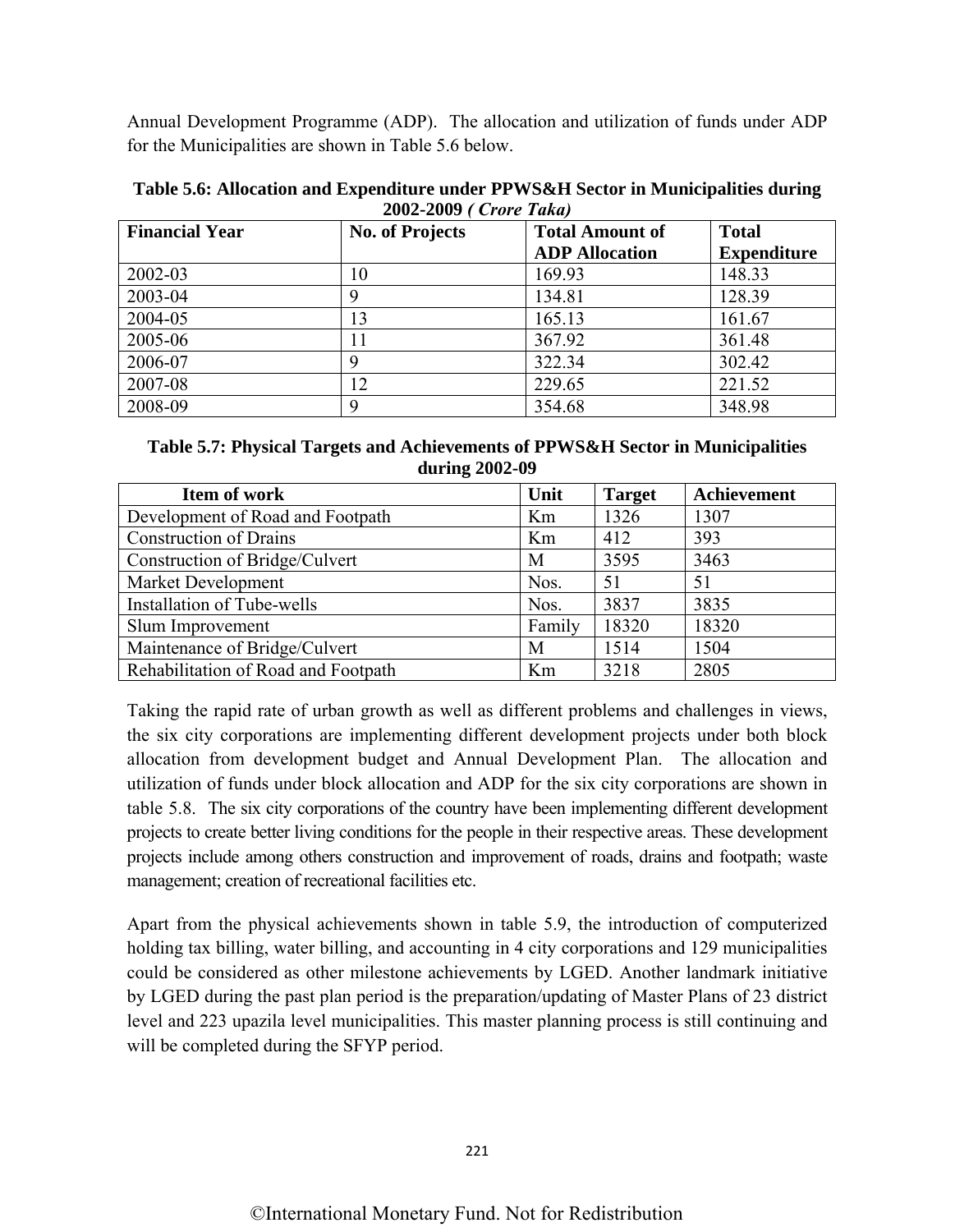| <b>City Corporations</b>        | <b>Total Amount of</b><br><b>ADP</b> Allocation | <b>Total ADP</b><br><b>Expenditure</b> | <b>Total Amount</b><br>of Block<br><b>Allocation</b> | <b>Total Block</b><br><b>Expenditure</b> |
|---------------------------------|-------------------------------------------------|----------------------------------------|------------------------------------------------------|------------------------------------------|
| <b>Dhaka City Corporation</b>   | 1580.07                                         | 1488.90                                |                                                      |                                          |
| (DCC)                           |                                                 |                                        | 472.05                                               | 472.05                                   |
| <b>Chittagong City</b>          |                                                 |                                        |                                                      |                                          |
| <b>Corporation (CCC)</b>        | 160.05                                          | 160.05                                 | 144.75                                               | 144.75                                   |
| Rajshahi City Corporation       |                                                 |                                        |                                                      |                                          |
| (RCC)                           | 120.93                                          | 117.87                                 | 88.65                                                | 87.45                                    |
| <b>Khulna City Corporation</b>  |                                                 |                                        |                                                      |                                          |
| (KCC)                           | 80.27                                           | 80.27                                  | 80.09                                                | 80.09                                    |
| <b>Sylhet City Corporation</b>  |                                                 |                                        |                                                      |                                          |
| (SCC)                           | 147.82                                          | 147.82                                 | 22.96                                                | 22.96                                    |
| <b>Barisal City Corporation</b> |                                                 |                                        |                                                      |                                          |
| (BCC)                           | 65.77                                           | 65.77                                  | 32.18                                                | 32.18                                    |

**[Table 5.8: Allocation and Expenditure of Six City Corporations under ADP Allocation](#page--1-0)  and Block Grants during 2002-2009** *(Crore Taka)*

**Source: Ministry of LGRD&C** 

#### **[Table 5.9: Achievements of Development Activities of the Six City Corporations under](#page--1-0)  ADP and Block Grants during the Period from 2002 to 2009**

| <b>Development Activities</b>               |         | <b>Achievement of</b>         | <b>Achievement of</b>         |
|---------------------------------------------|---------|-------------------------------|-------------------------------|
|                                             |         | <b>Development</b>            | <b>Development</b>            |
|                                             |         | <b>Activities in Six City</b> | <b>Activities in Six City</b> |
|                                             |         | <b>Corporation Areas</b>      | <b>Corporation Areas</b>      |
|                                             |         | under ADP                     | under Block Grants            |
| <b>Construction of Road</b>                 | (Km)    | 1617.00                       | 1260.00                       |
| <b>Construction of Drain</b>                | (Km)    | 660.46                        | 536.07                        |
| <b>Construction of Footpath</b>             | (Km)    | 142.28                        | 45.54                         |
| Construction of Bridge/Culvert              | (Nos)   | 98                            | 10                            |
| Construction of Bridge/Culvert              | (Meter) | 1540.00                       |                               |
| <b>Construction of Retaining Wall</b>       | (Meter) | 3674.00                       |                               |
| Construction of Retaining Wall              | (Nos)   |                               | 5                             |
| Installation of Street Lighting             | (Km)    | 9.0                           | 7.50                          |
| Installation of Street Lighting             | (Set)   | 3750                          | 1150                          |
| Installation of Traffic Signal              | (Nos)   | 18                            |                               |
| <b>Construction of Level Crossing</b>       | (Nos)   | 3                             |                               |
| <b>Construction of Boundary Wall</b>        | (Meter) | 2237.00                       |                               |
| Development of Playground                   | (Nos)   |                               | 1                             |
| <b>Construction of Palisade</b>             | (Km)    | 5.84                          | 1.65                          |
| Construction of Building                    | (Sqm)   | 2237.00                       |                               |
| <b>Construction of Building</b>             | (Nos)   | 13                            | 106                           |
| Construction of Pipeline                    | (Km)    | 15.00                         | 84.00                         |
| Re-excavation of Khal                       | (Km)    | 40.60                         | 4.00                          |
| <b>Construction of Community Facilities</b> | (Nos)   | 7                             | 211                           |
| <b>Construction of Embankment</b>           | (Km)    | 1.04                          |                               |
| Improvement of Sanitary Landfill            | (Nos)   |                               |                               |
| <b>Installation of Ring Latrines</b>        | (Nos)   |                               | 9000                          |
| Development of Park                         | (Acre)  | 3.77                          | 22                            |
| Procurement of Equipment                    | (Nos)   | 106                           |                               |
| <b>Installation of Deep Tubewell</b>        | (Nos)   |                               | 446                           |
| Plantation                                  | (Km)    | $\qquad \qquad \blacksquare$  | 28.50                         |

*Source: Ministry of Local Government*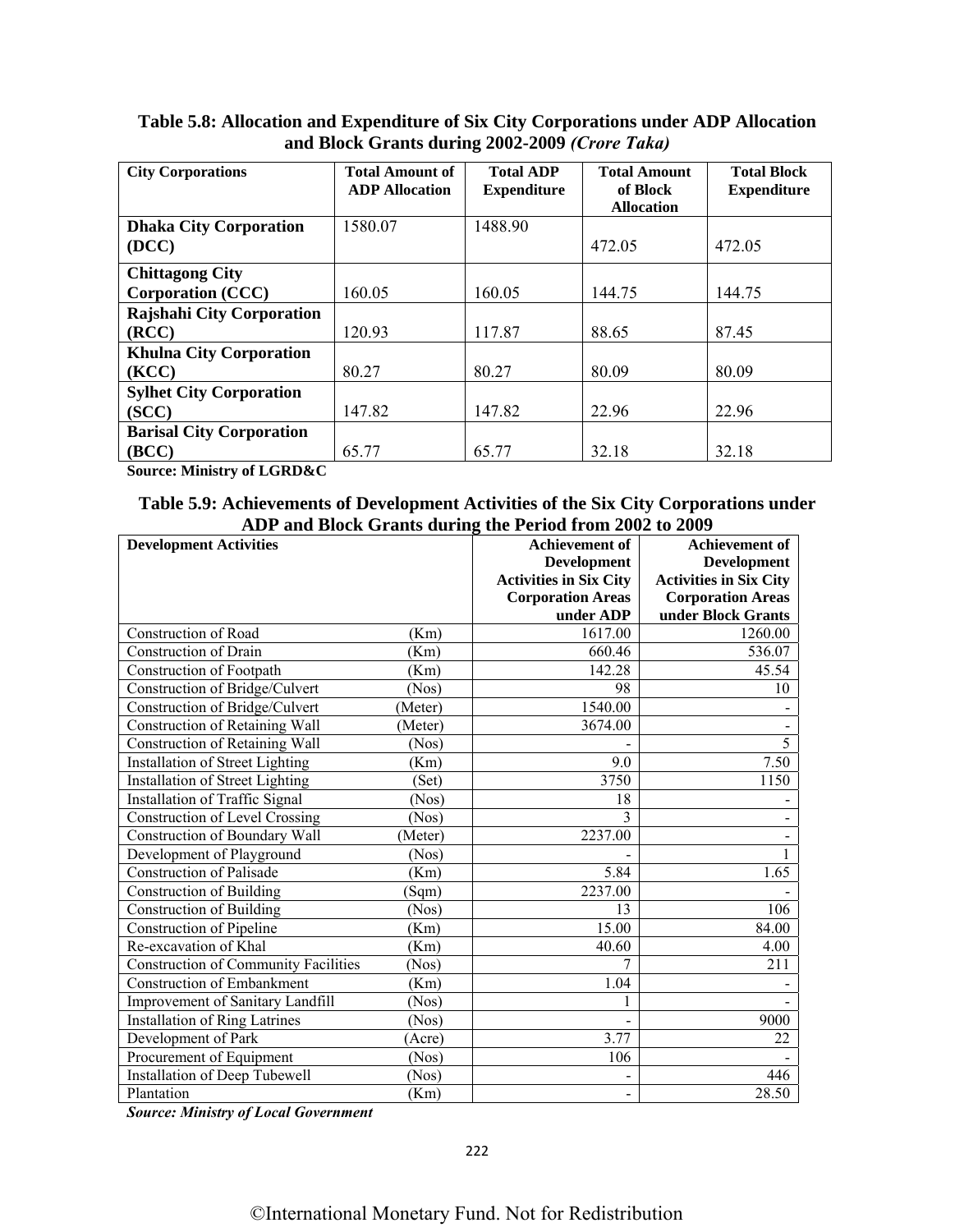## **[URBANIZATION STRATEGY UNDER THE SIXTH PLAN](#page--1-0)**

A review of past policies, institutions and programs suggest that the urbanization strategy needs to change substantially to meet the challenges of future urbanization in Bangladesh. In the past much of the focus has been on implementing piecemeal programs. Multitudes of local government agencies, weak planning, poor governance, inadequate resources and weak project implementation capacity have limited the progress with meeting the urban challenge. The Sixth Plan will internalize these lessons of experience and shift the emphasis to the development of sound urban institutions, improve city governance and emphasize urban resource mobilization.

#### **Improving City Governance**

The key constraints to the effective functioning of the municipalities and city corporations are unclear mandate and service responsibilities; lack of accountability; weak finances and financial autonomy; poor coordination and control among service agencies and weak management.These problems call for a major rethinking and wholesale change in the management of these entities and their enabling environment.

The ability of city managers to coordinate fiscal, regulatory and administrative systems which influence the efficiency of cities is crucial to improving the welfare of urban citizens. In this context, cities need to be managed as standalone economies where project investments are planned in the context of a coherent city strategy and better understanding of how urban markets perform overall. The Government's role in this regard will be to support initiatives to combine local-level skills, resources and ideas to stimulate the local economy towards the goals of job creation, poverty alleviation and redistribution; and take proactive measures to deal effectively with changes in the national and global economies.

Thus, a key institutional reform during the Sixth Plan is that the municipalities and city corporations will be organized to manage their functions on the basis of elected representatives. For the urban centers of Bangladesh to be dynamic growth centers it is essential that they have elected and accountable municipalities and city corporations with clearly defined responsibilities. They must be able to attract private investment and mobilize public resources based on service delivery and the quality of the city environment. In order to implement the strategy the Government will take steps for:

- institutional reforms and decentralization of responsibilities and resources to local authorities;
- participation of civil society including women in the design, implementation and monitoring of local priorities;
- building capacity of all actors (institutions, groups and individuals) to contribute fully to decision-making and urban development processes; and
- **Fe** facilitating networking at all levels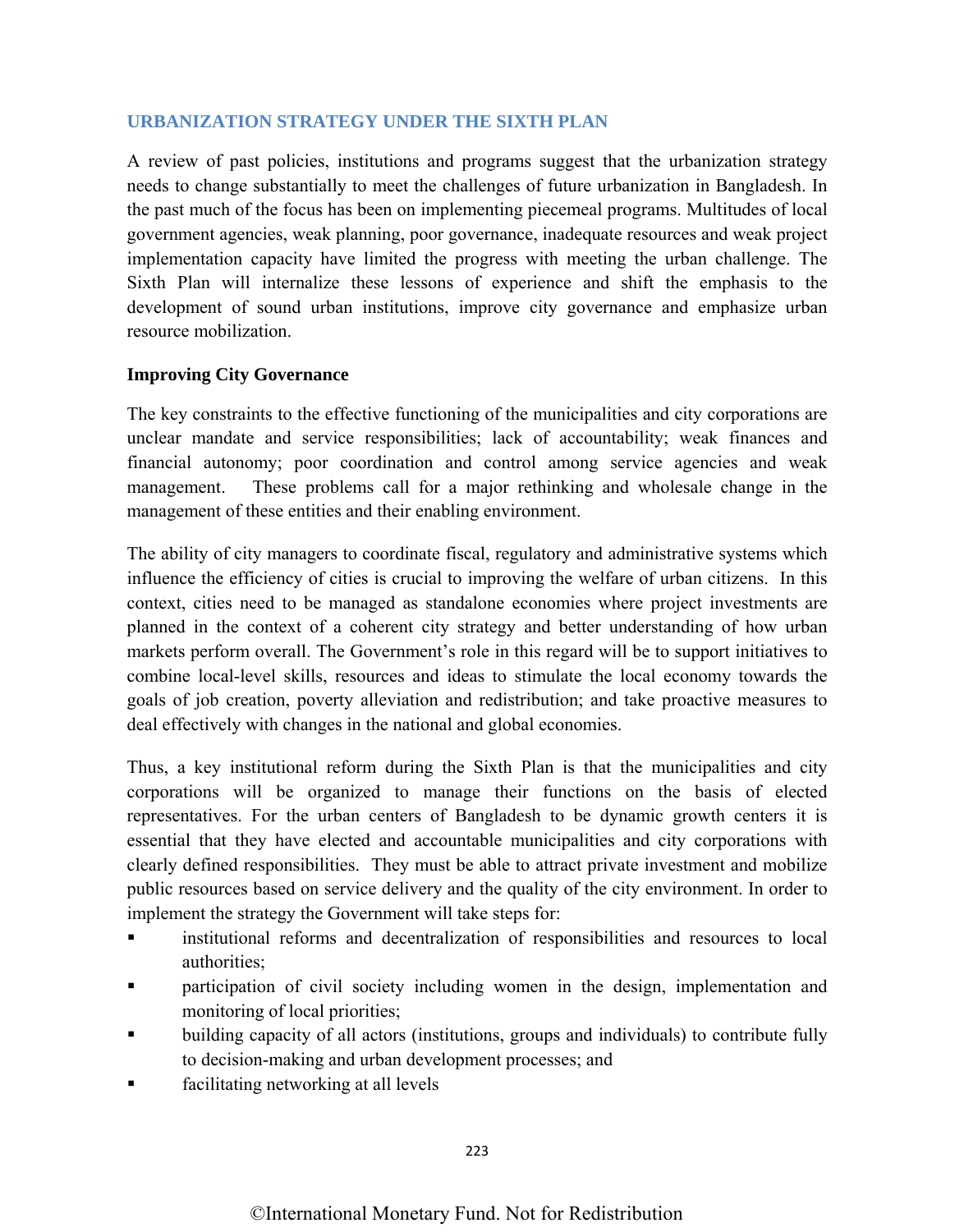## **Promoting Balanced Development of Urban Centers**

In view of the severe problem of concentrated migration and economic growth, efforts must be made to select new centers away from the main centers (i.e. Dhaka and Chittagong Metropolitan areas) for location of economic activities. If urban population growth is arranged and distributed over space in cities and towns of different population sizes in a balanced manner, the process of urbanization can be managed in a better way. Special emphasis, therefore, will be given to the development of urban centers of various sizes and policies will be directed towards strengthening of economic base and allied infrastructure and services in these centers. Special Attention will be paid to supporting services – housing, education, health etc. – again with a view to channeling those investments which are made at these centers in the most productive manner. Creating employment opportunities in these urban areas would require integration of local economic development and poverty alleviation initiatives. In order to achieve this, the government will pursue growth paths that encourage labor intensive sectors of the economy, support small, medium and micro-enterprises (SMMEs) and enforce a regulatory framework that creates an environment conducive to investment. In addition, steps will be taken to attract private investment through investments in infrastructure and utilities that reduce production and distribution costs within their economies.

## **Urban Resource Mobilization**

A major constraint on urban services is the lack of adequate funding. Even with best city governance unless new sources of funding are found it will be difficult to meet the demand and development needs of the urban sector. Presently, much of the financing comes from the Government's own budget; property taxes and user charges for urban services are very limited<sup>12</sup>. The Sixth Plan will emphasize resource mobilization through much better implementation of the property tax and stronger cost recovery of key urban services. The policies include steps to improve land and property valuation, better tax collection through improvements in property tax administration, and setting prices for urban services with due regards to cost. Additionally efforts will be made to reduce efficiency and eliminate corruption in the collection of property taxes.

## **Developing a Sound Real Estate Market**

The target of providing decent housing to the rising urban population rests to a large extent upon development of sound real estate or housing market in the near future. The private housing market which was constrained by finance constraints is recently emerging as a major activity. Presently around 80 percent of the housing purchased is from self-finance. As such the housing market serves mostly the upper and middle-income households. Therefore to meet the housing needs of the lower income households the House Building Finance Corporation will be restructured and housing finance in the private sector for lower income households will be encouraged.

 <sup>12</sup> Ahmed, Sadiq et. al.2007. Making Dhaka Livable. University Press Limited, Dhaka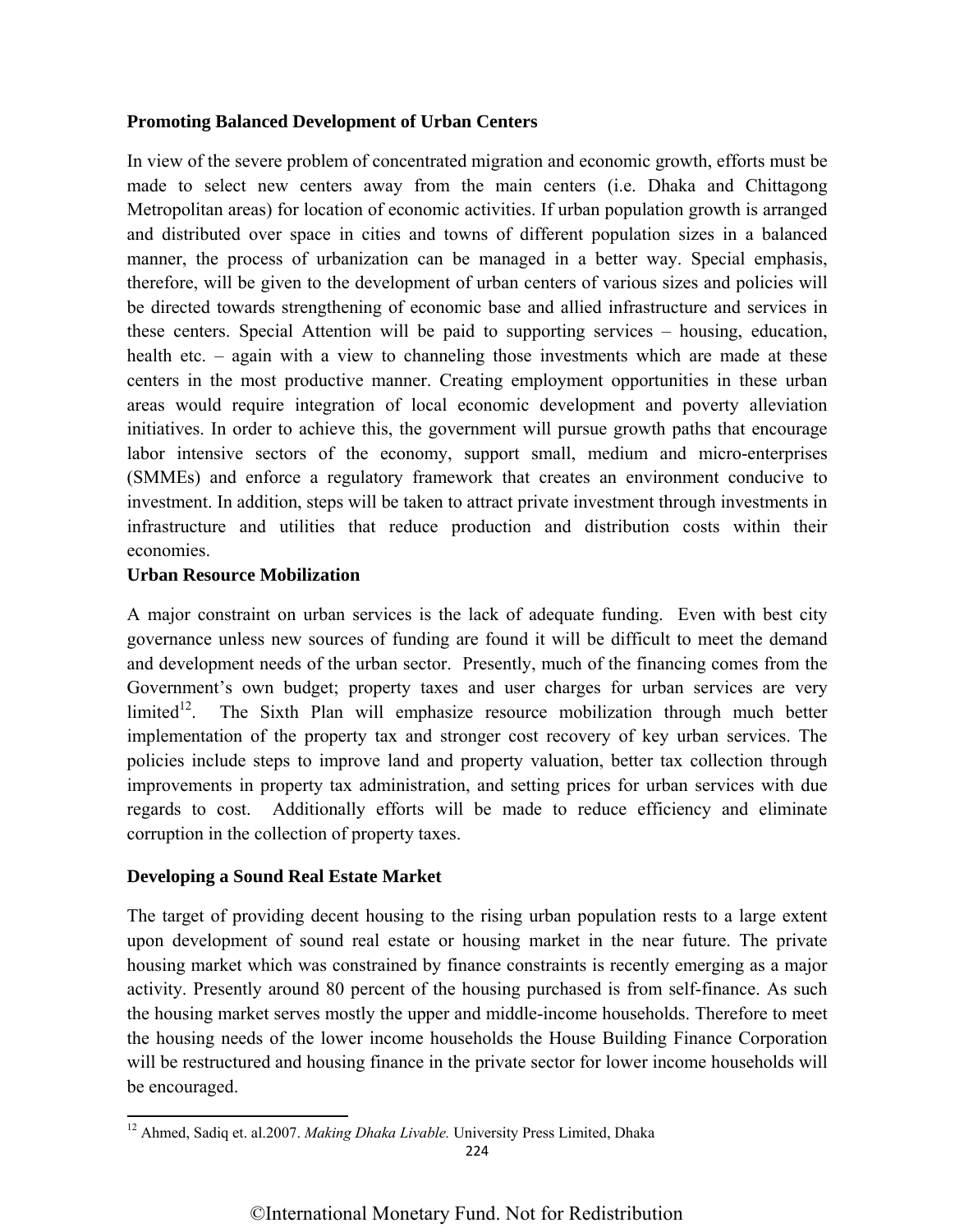## **Facilitating NGO Involvement in Housing**

NGO involvement in housing programs in Bangladesh has been limited. However, some programs exist that offer interesting insights into solutions to this issue. A promising approach to providing shelter solutions to the poor is the type of projects run by Nari Uddaog Kendra (NUK) which offers cost-effective rental hostel accommodation for female garment workers. The feasibility of replicating such initiatives will be explored as a housing strategy.

## **Taking Steps for Better Urban Land Management**

The pressure of urban housing in the major cities, particularly Dhaka ultimately puts focus on the government's land management policies and practices. The limited urban supply of land is subject to competitive claims for commercial, industrial, administrative, educational, recreational, and military use as well as for road building besides demand for residential purposes. As such, sound land management policies are crucial in solving urban housing problems. The government, therefore, will take appropriate measures to promote sustainable land-use planning and innovative land management practices, and meet the land requirements for urban development through integrated and environmentally sound physical planning and land use. Special emphasis will be given to improve present land registration system so that it can provide security of ownership and tenure rights, ensure more efficient land transfers, facilitate public control of land markets and lead to improved land use and land management. The government will also use regulatory tools such as zoning, subdivision regulations, transfer of development rights etc. to protect sensitive land resources, public interests, environmental and cultural values etc. Economic incentives and disincentives (such as tax exemption, transfer and development taxes etc.) will also be used to encourage land development in accordance with desired objectives

## **Better Environmental Management**

Strategic options in this area will seek to promote cleaner environment, control pollution and protect public health from environmental hazards. Emphasis will be given on preventive actions, that is, to develop preventive polices that can forestall future environmental degradation; and on holistic and integrated approach, with particular attention to participatory planning and management, public-private partnerships, capacity building and cost-recovery

## **Developing Sustainable Urban Transportation**

Transport interventions in urban areas should aim at improving transport and traffic infrastructure so as to meet existing and potential demands, and developing an integrated and balanced system in which all modes (motorized and non-motorized) can perform efficiently and each mode can fulfill its appropriate role in the system. The main objective of urban transport strategy will be to support sustainable urban development. Urban transportation strategies will focus on developing an integrated and balanced transportation system taking into consideration the needs of the road system, non-motorized transport, public passenger

225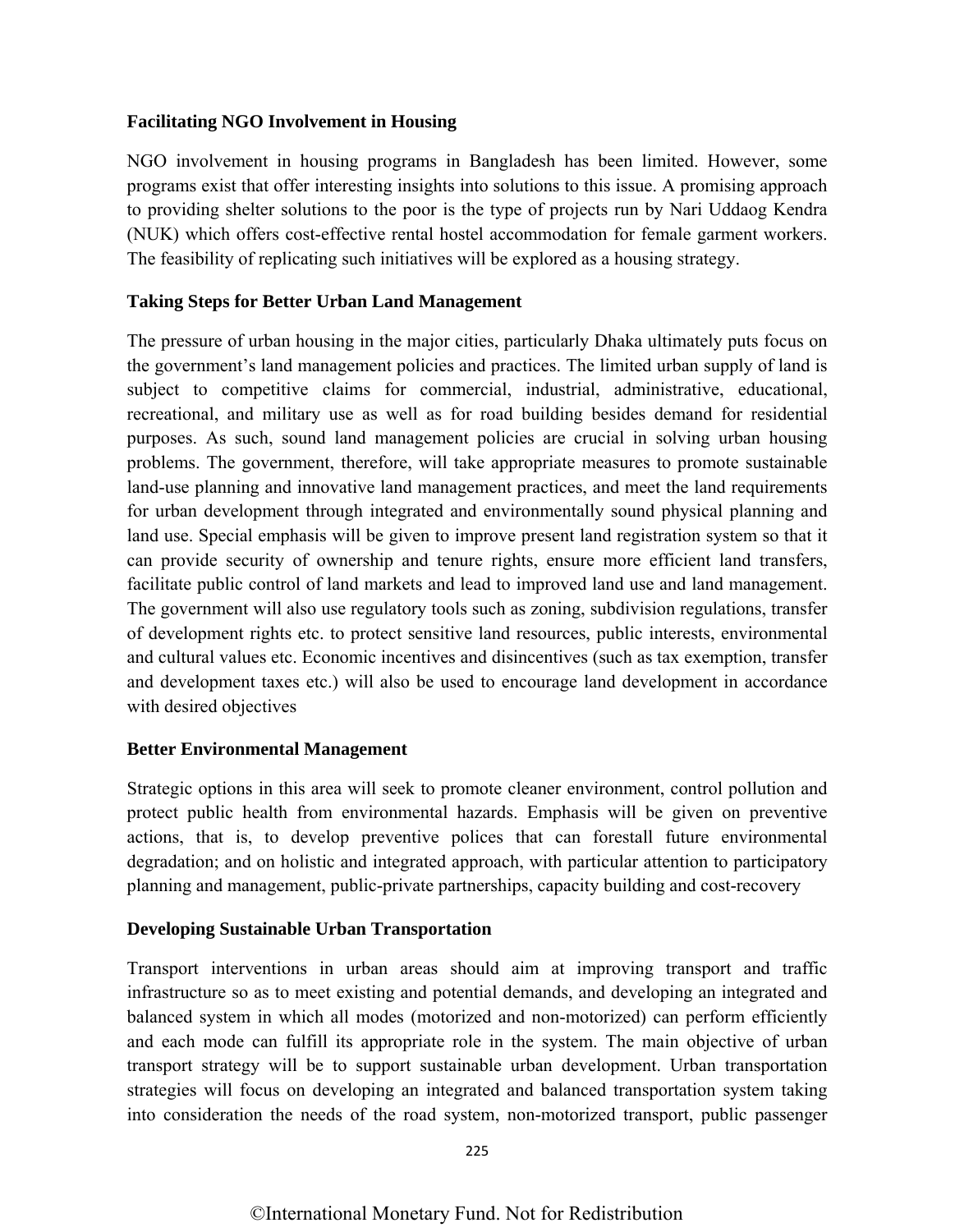transport and mass transit issues such as a city's balance in the locations of employment and housing, demand management, and the roles for the public and private sectors. Reducing congestion in city roads, especially in Dhaka Metropolitan Area, would require considerable reduction of dependency on private automobiles, taxi cabs, baby taxies, and non-motorized transport modes such as rickshaws. Steps, therefore, will be taken to increase the number of large-size buses including double-decker buses on truck routes and buses of optimum sizes on other routes. Introduction of Rapid Bus Transit through the use of high capacity dedicated bus lanes will be given due consideration. Elevated expressways and rail-based mass transit systems will also be considered as parts of a long-term integrated transport strategy for Dhaka Metropolitan Area.

#### **Making Provision of Infrastructure and Services**

Basic infrastructure and services at the community level include the delivery of safe water, sanitation, waste management, social welfare, transport and communications facilities, energy, health and emergency services, schools, public safety, and the management of open spaces. Strategies will be formulated to provide adequate and affordable basic infrastructure and services focusing on demand, equity and accessibility, economic efficiency and cost recovery, public-private partnerships and capacity buildings of local governments<sup>13</sup>.

#### **Reducing Urban Poverty**

Poverty is understood to encompass many different aspects including inadequate consumption, inadequate income and asset base, and inadequate access to basic infrastructure and services. Economic growth and consequent increase in income does not necessarily lead to reduction in urban poverty. 'poverty reducing' measures outside of economic growth is important which, however, depends on local institutions that can address one or more of the inadequacies as mentioned above. The plan strategy to deal with urban poverty will promote equal access to and fair and equitable provision of services in urban areas; and emphasize on urban policies that ensure equal access to and maintenance of basic services, including those related to education, employment and livelihood.

## **[SUB-SECTORAL GOALS, TARGETS, STRATEGIES AND PROGRAMS FOR THE](#page--1-0) SIXTH PLAN**

#### **Physical Planning and Housing**

The urbanization situation, particularly the housing situation in Bangladesh is getting more acute with every passing year. Government efforts to mitigate the problem in the past have been far from adequate, and have been confined to areas in and around metropolitan cities. Residential quarters for government employees can hardly meet 10 percent of the requirement. However, private sector participation in housing especially in the metropolitan cities has been

 <sup>13</sup> Urban transport issues are discussed in greater detail in Chapter 4 on Transport.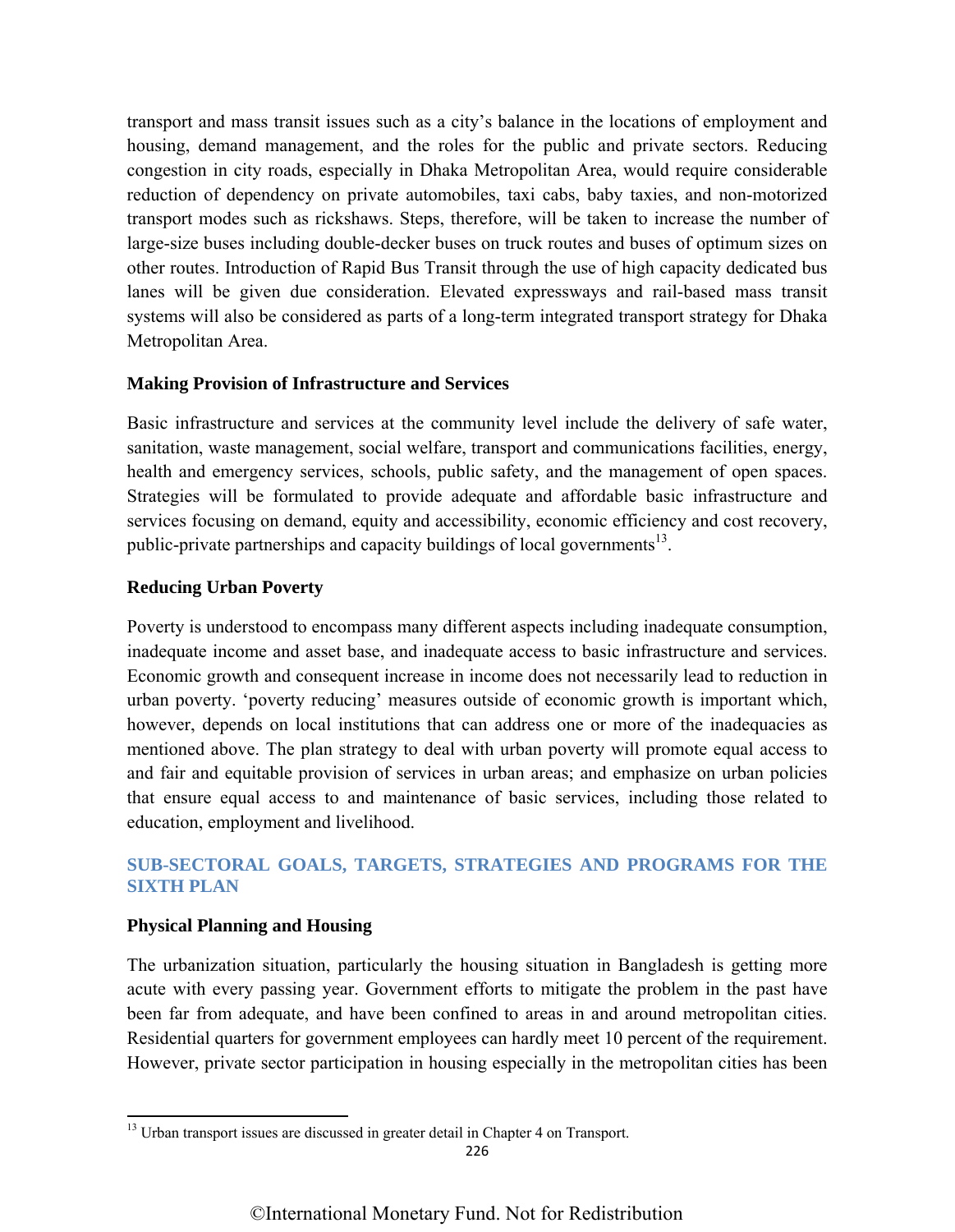encouraging. Against this backdrop, goals and objectives for urban development under the Sixth Five Year Plan will be as follows:

## **Goals**

- a. Sustainable urban development that supports increased productivity, employment and investment;
- b. Better quality of life by improving the standard and quality of civic facilities in city corporation areas;
- c. Urban governance and management with greater accountability, transparency and improved public participation;
- d. Institutionally and financially capable City Corporations and Pourashavas;

## **Objectives**

- a. Development of low cost houses/multi-storied buildings for housing/resettlement of slum dwellers, the disadvantaged, the destitute and the shelter less poor and in situ development of the slums and shelters for squatters;
- b. Strengthening and supporting authorities like RAJUK, CDA,KDA and RDA so as to make them play important roles in town planning and regulation of urban development;
- c. Development of sites and services for residential accommodation of low and middle income groups of people;
- d. Construction of condominiums for low and middle income groups of people;
- e. Construction of multi-storied flats for sale to government employees at different places to ease the accommodation problem;
- f. Construction of housing facilities for working women;
- g. Construction of low cost houses in the coastal areas of Bangladesh;
- h. Involvement of the private sector with necessary incentives for its greater participation in the housing sector

City Corporations for respective city areas undertake projects for improving urban environment and services by developing road and road infrastructure, solid waste management facilities, drainage system, primary health care facilities, street lighting infrastructure etc.

## **SFYP Targets for the Organizations under the Ministry of Housing and Public Works**

The present Government with its vision 2021 has planned for housing for all by 2015. In this context the government has undertaken public-private partnership (PPP) concept for contributing to the household sector. To implement the vision, the Ministry of Housing and Public Works (MOHPW) has chalked out the following activities for the organizations under the Ministry:

227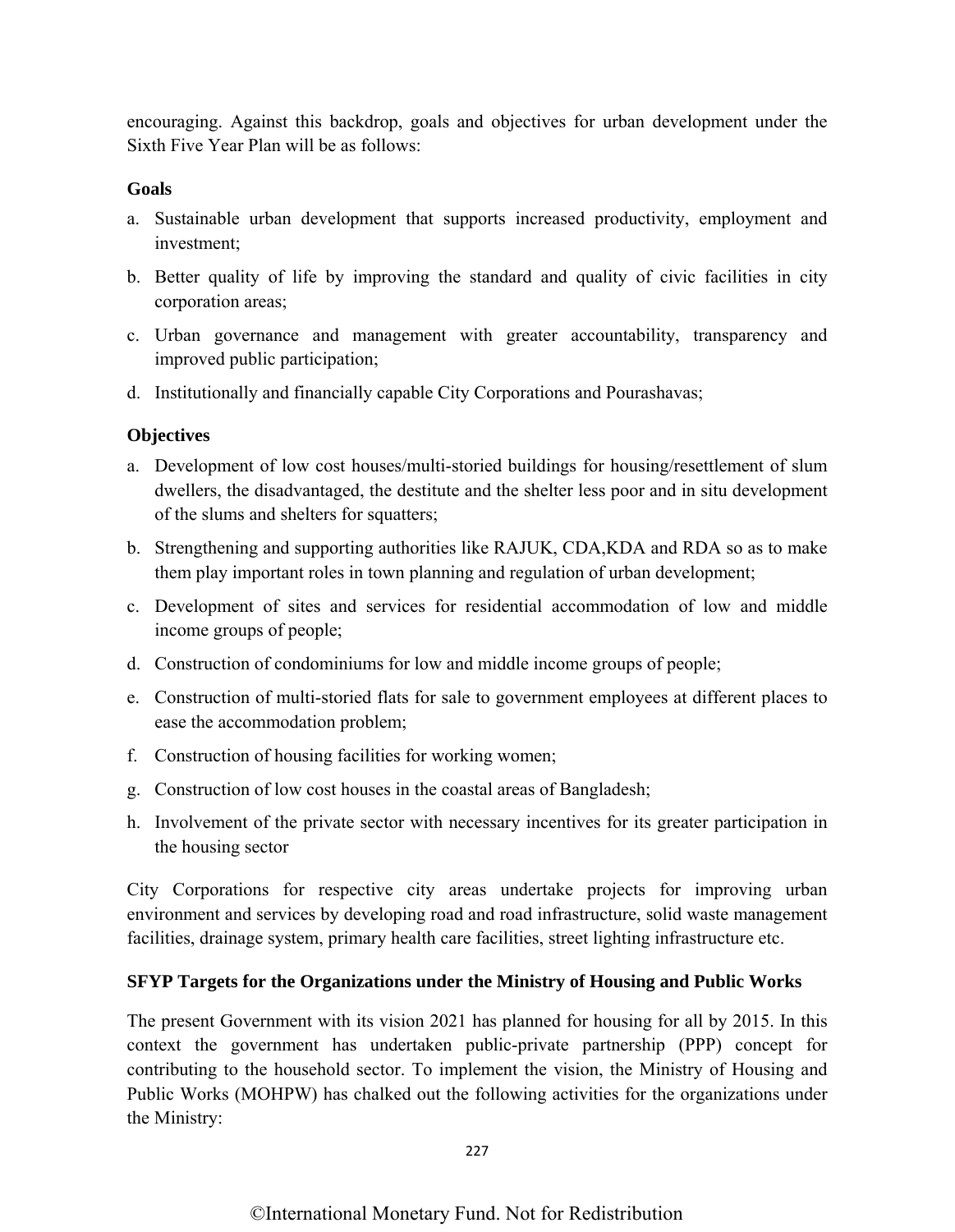- a) In recognition of the severe land constraint, especially in the urban areas, and huge inefficiencies in the land market including severe governance problems, the government will undertake a systematic review of land policies and land management with a view to undertaking corrective reforms. This review will encompass functioning of land markets, land pricing, registration, land use regulatory policies, land taxes and other relevant aspects. The recommendations of this review will provide the basis for systematic reform during the Sixth Plan period.
- b) The government recognizes that much of the housing supply in both urban and rural areas will come from the private sector. There is already a very active private sector but there are various problems relating to land availability, pricing taxation, registration etc. The land policy review noted above will provide a long term solution to land related issues in private housing. At the same time, other issues related to housing permits, registration, mortgage issues, housing infrastructure, etc require government attention to create a more favorable environment for housing supply by the private sector
- c) Under the DAP, RAJUK will expand the city area to establish a planned capital city. At the same time, to manage the acute housing problem caused by population pressure and provide civic amenities to city dwellers including modern arrangements for car parking, RAJUK will take up different projects for allocating 45,200 residential plots, 1,14,000 residential flats, 2,547 commercial plots, 506 administrative plots, 41 diplomatic plots, 52,624 apartments for low and middle income group people, 520 car parking spaces, 2,00,000 sft. Commercial space for offices and to connect central Dhaka to Eastern bypass and increase East-West road network.
- d) PWD has undertaken programs to construct 1,802 residential flats for government officers and staff on vacant land in a planned way to mitigate the acute shortage of accommodation. To mitigate the office space crisis for Govt./semi-Govt./NGO officials 11,01,451 sft. Office space will be constructed.
- e) National Housing Authority (NHA) has been addressing the housing problem through developing residential plots in district towns and constructing high rise flats in Dhaka and Chittagong cities. A pilot project has been undertaken to examine the feasibility of developing housing projects in Upazila towns. Besides, a plan has been chalked out to establish 4 satellite towns around Dhaka city under PPP. NHA is undertaking various projects for allocating 21,248 residential flats and 6,081 residential plots.
- f) CDA is in the process of undertaking various projects for construction of 1,105 residential plots and 3,422 residential flats with its own finance.
- g) KDA will undertake construction of 2,492 residential plots, 2,800 residential flats, 9,831 sqm. Commercial and office space, 19.88 km road, 40 km drainage and a botanical garden at Fultala, Khulna.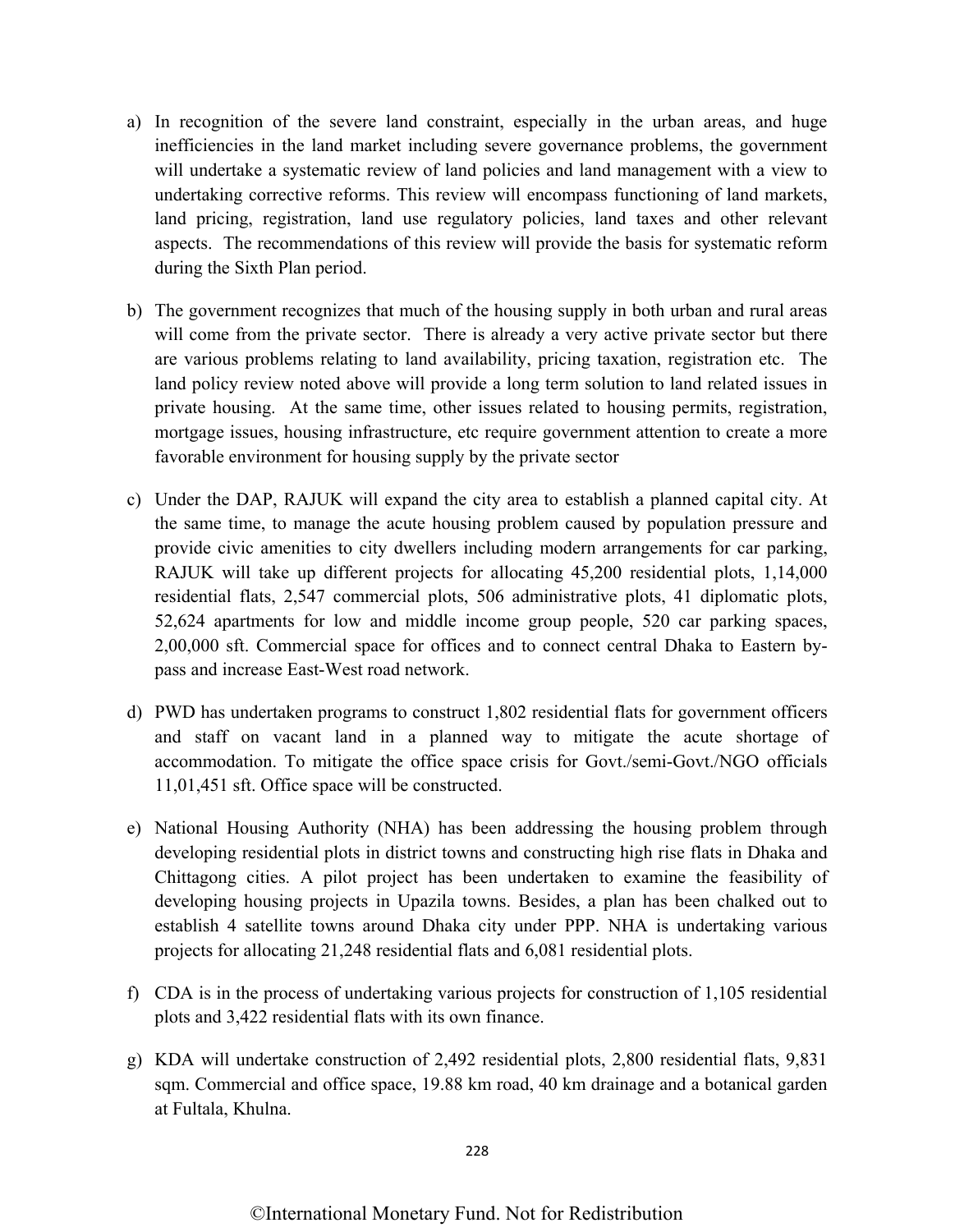- h) To reduce the housing problem 1,706 residential plots and 100 flats will be constructed by RDA, as well as construction of 14.19 km road to reduce traffic jam.
- i) House Building Research Institute (HBRI) will be taking up different projects for using fuel efficient brick and low cost house building technology, updating of National Building Code, development of a process to recycle minimum 1% polymer materials and production of building materials using the recycled polymers.
- j) UDD has formulated Project Proposal for National Comprehensive Development Plan for the whole country. Under this project all sectoral policies of the Government (such as Water Policy, Agriculture Policy, Land use Policy, Housing Policy, Environmental Policy, etc.) would be translated into spatial form which would guide the government in physical development activities.
- k) To implement the vision of the government during SFYP (2011-2015) different organs of the government will take up projects of various magnitudes. The Department of Architecture will play its required role by planning and designing these facilities in line with the aspiration of the people of the country.

## **SFYP Objectives and Strategies for the Pourashavas and City Corporations**

Major objectives and strategies of the SFYP with respect to Pourashavas and City Corporations are the following:

## **Objectives**

- a. Development of effective road network to setup congestion free, safe and sound communication system.
- b. Development of pedestrian facilities in the cities.
- c. Reduction of traffic accident.
- d. Auto traffic signalization for better traffic management.
- e. Sustainable parking management.
- f. Improvement of solid waste management.
- g. Improvement of environment & infrastructure.
- h. Provision of safe water supply for the citizens.
- i. Development of recreational facilities (parks, playgrounds etc.).
- j. Development of modern street lighting.
- k. Development of primary health facilities.
- l. Improvement of drainage system to address the problems of water logging.
- m. Development of Commercial complexes for expanding economic activities.
- n. Infrastructure development of low-income settlements.

## **Strategies**

To achieve plan objectives, the following strategies will be pursued:

229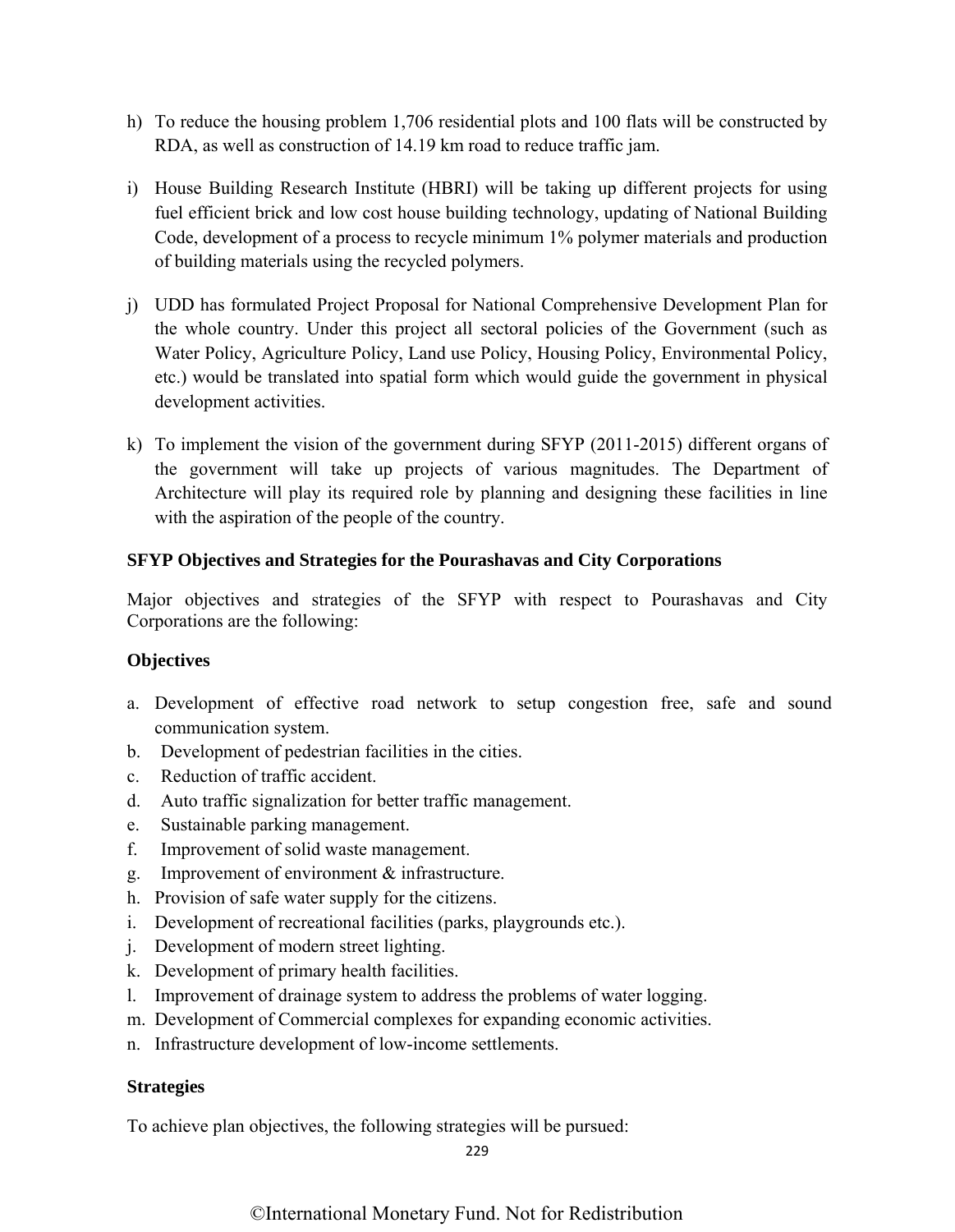- i. Establishing strong elected municipalities and city corporations in all major urban centers. These entities will be given adequate operational and financial autonomy to enable them to provide the services demanded by the residents.
- ii. Revamping the property tax system to make this the major source of financing the expenditures of municipalities and city corporations.
- iii. Strengthening the capacities in the Ministry of local government and the Planning Commission to support the development of municipalities and city corporations as well as monitoring their performance to ensure accountability.
- iv. Planning road infrastructure development and public transportation for all the city corporation areas.
- v. Developing comprehensive layout plans comprising all civic amenities like parks, lakes and other recreation facilities in all city corporation areas.
- vi. Improving urban environment by regulating disposal of solid waste.
- vii. Creating strong mechanism for coordination of infrastructure development and provision of utilities in all city corporation areas.
- viii. Building comprehensive databases in LGD and all city corporations for urban planning.
- ix. Government Khas land will be used to the maximum extent possible for solving the housing problem, especially for poorer households.
- x. Abandoned houses will be turned into multi-storied buildings by the Housing and Settlement Directorate in phases for solving the housing problem.
- xi. Necessary actions will be taken to strictly enforce the building code of 1993.
- xii. Arrangement for soft loans for housing will be made for the poor; to this end, a special fund will be created by the government;
- xiii. Houses for working women will be constructed by the relevant city/town authorities.
- xiv. Constructions of Public physical service structures will respond to specific needs of men and women such as, hospitals, educational institutions.
- xv. Necessary action will be taken to reduce wage discrimination.

#### **Water Supply and Sanitation (WSS)**

In order to cope with the present and future demand of safe water supply and sanitation, the Government of Bangladesh has formulated and adopted several policies and strategies, some of which are named below:

- National policy for safe water supply and sanitation 1998 (WSS policy)
- National water policy 1998 (NWP)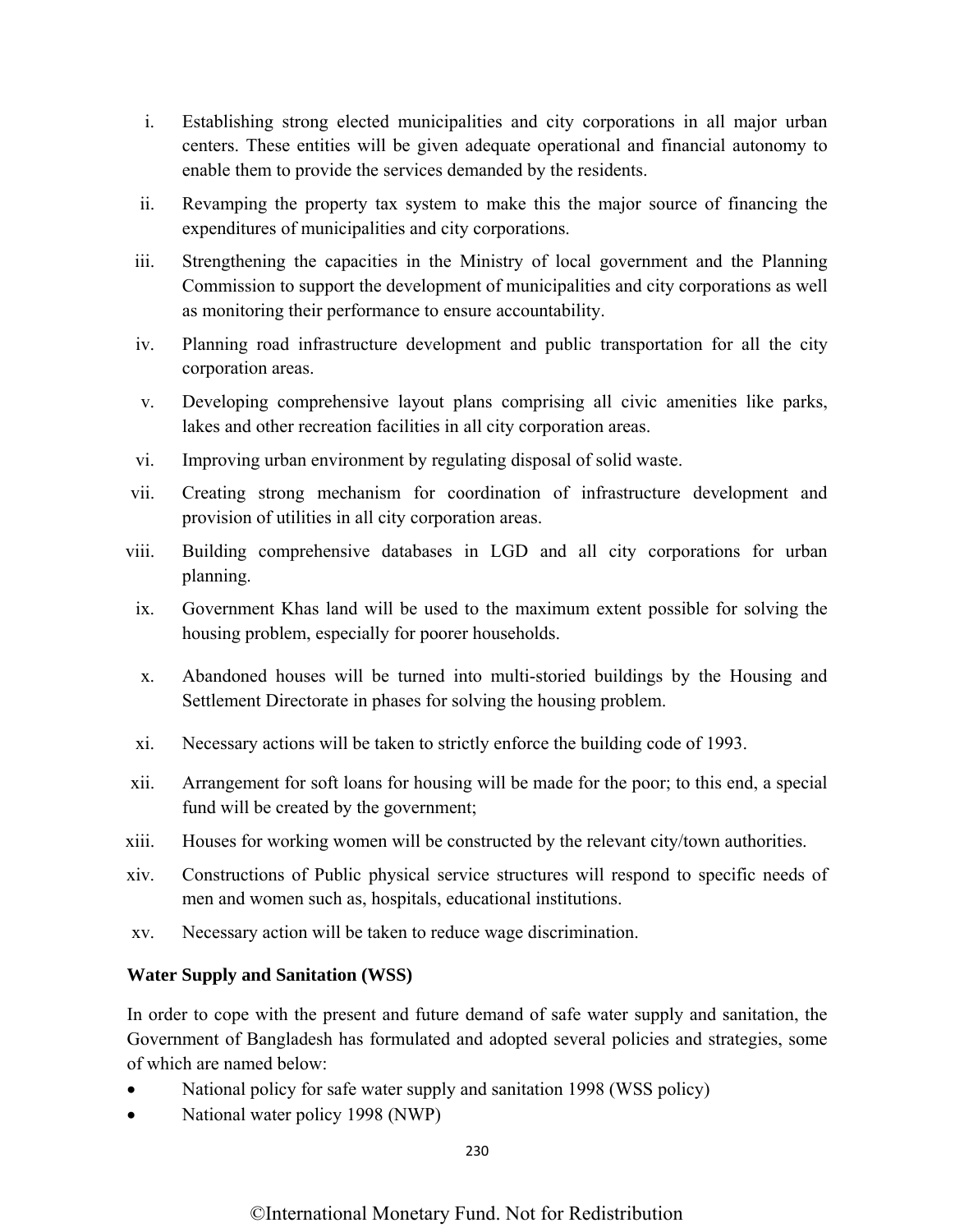- National water management plan 2004 (NWMP)
- National policy for arsenic mitigation & it's implementation procedure 2004 (Arsenic policy)
- Sector development framework on water supply and sanitation 2004 (SDF)
- National sanitation strategy 2005
- Pro-poor strategy for water and sanitation sector in Bangladesh 2005

Bangladesh is also committed to achieving the targets of the Millennium Development Goals (MDG). The Government is in a process of preparing a cost sharing strategy for water and sanitation services. Meanwhile some framework and strategies like the SDF 2004, National Sanitation Strategy 2005 and the Pro-Poor Strategy 2005 have been formulated to further define and complement the WSS Policy 1998. The Arsenic Policy 2004 is formulated specifically to address the widespread ground water contamination problem with arsenic. The NWP 1998 and the NWMP 2004 give broad direction for water resources management including a broad outline of water and sanitation sector. PRSP recognizes the importance of water and sanitation as a means of achieving accelerated poverty reduction.

The Local Government Division of the Ministry of LGRD&C is preparing a Sector Development Plan (SDP) for the Water and Sanitation sector for the period 2010-2025 which is now in the process of approval. The objective of the SDP is to provide a framework for planning, implementing, coordinating and monitoring all activities in the sector. The SDP is a strategic planning document to meet emerging and future challenges and includes a road map for development and a corresponding investment plan. It is prepared in line with the objectives of Second Poverty Reduction Strategy Paper (Steps towards Change), the Sixth 5-Year Plan and the upcoming Perspective Plan (2010-2021). SDP covers all urban and rural areas of the country and the activities of all relevant government functionaries like the Ministries and Divisions, government agencies such as DPHE, LGED, WASAs and the Local Government Institutions. It also provides a framework for other players in the sector like NGOs and private sector.

The 15 year period of SDP will have three 5-year terms: short-term, medium- term and longterm – these terms coincide with the Sixth and the forthcoming Seventh and Eighth Five Year Pans respectively. In these three terms gradual development of the sector will be taken up. During the short-term, i.e. in the Sixth Five Year Plan period, the aim is to provide at least minimum levels of service for water and sanitation to all. In parallel, institutional strengthening will be initiated. The sector governance instruments, such as establishing legal and regulatory framework and preparing new or revising existing policies and strategies, will be done. Platforms for cooperation and coordination among the sector stakeholders would also be established and a step by step approach towards Sector wide Approach (SWA) will be initiated.

It is expected that all the further water and sanitation related national and sectoral policies and strategies and international commitments will be aligned with SDP. The line agencies under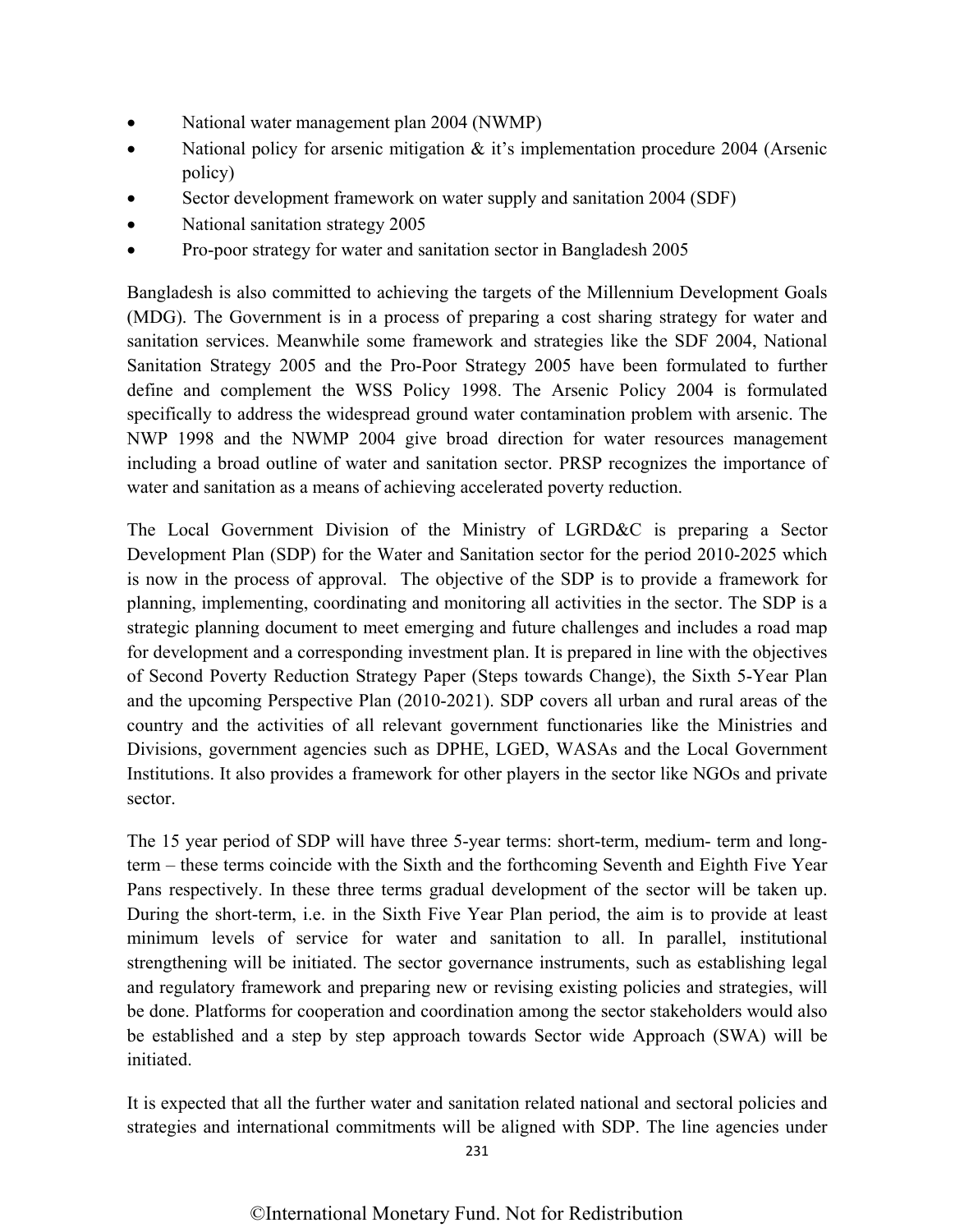the Local Government Division would formulate development projects under the framework of SDP, align the ongoing ones to it to the extent possible and undertake institutional development activities accordingly.

#### **Goals, Objectives and Targets for Water Supply and Hygienic Sanitation under SFYP**

#### **Goals and Objectives**

The Sixth Plan will try to achieve the long-cherished goal of making safe water and sanitation facilities available to all to improve quality of life. The overall goal is "Improving the health and living standard of the people in rural and urban areas by providing access to safe water supply, hygienic sanitation and adequate drainage system."

Objectives are identified as the following:

- Achieve 100% coverage of Water Supply & Sanitation services throughout the country including their safe use and effective management.
- Improve overall environment of the country.
- Achieve congenial environmental sanitation for overall development of the country in a sustained manner.
- Ensure quality water for drinking and domestic purposes.

#### **Water Supply and Sanitation Targets**

Table 5.10 and 5.11 show the water and sanitation targets for the Sixth Plan. Full coverage by providing minimum basic level of service in water supply sector is expected to be achieved by 2011. However, programs and projects will be undertaken during  $6<sup>th</sup>$  Five Year Plan to increase and sustain the service level. One hundred percent access to minimum level of service in the sanitation sector is expected to be achieved by 2013 by a combination effort of DPHE, Local Governments, NGOs, CBOs, private sector and individual household owners. The  $6<sup>th</sup>$ Five Year Plan is aimed to increase the service level in a sustainable manner.

| SI.            | <b>Service Area</b>              | <b>Target Coverage at the end of SFYP</b> |          |       |  |
|----------------|----------------------------------|-------------------------------------------|----------|-------|--|
| N <sub>0</sub> |                                  | By Piped                                  | By Water | Total |  |
|                |                                  | Water                                     | Points   |       |  |
|                | City Corporation                 | 70%                                       | 30%      | 100%  |  |
| 2              | District HQs Pourashava          | 70%                                       | 30%      | 100%  |  |
| 3              | Upazila HQs Pourashava           | 30%                                       | 70%      | 100%  |  |
| $\overline{4}$ | Growth Centre & Other Pourashava | 20%                                       | 80%      | 100%  |  |
|                | <b>Rural Areas</b>               | $1\%$                                     | 99%      | 100%  |  |

**[Table 5.10: Water Supply- Target Coverage at the end of SFYP](#page--1-0)\***

**\*Reflecting National Policy for Safe Water Supply**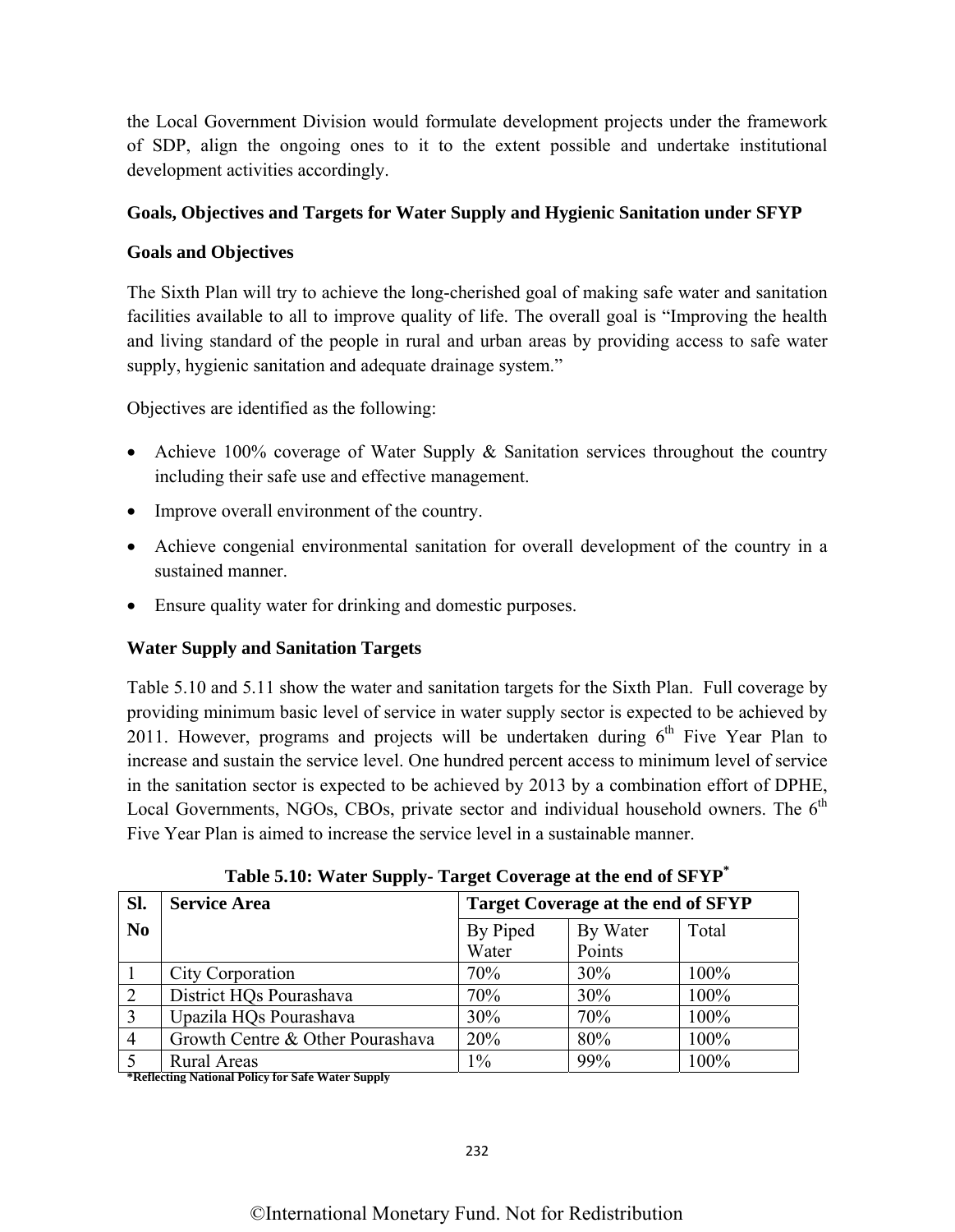| S1             | Service Area                                | <b>Target Coverage by Sanitation</b> |
|----------------|---------------------------------------------|--------------------------------------|
| N <sub>0</sub> |                                             | Options at the end of SFYP           |
| $\mathbf{1}$   | City Corporation                            |                                      |
|                | Onsite sanitation                           | 100%                                 |
|                | Sewerage                                    | 10%                                  |
|                | Drainage                                    | 50%                                  |
| $\overline{2}$ | District HQs Pourashava                     |                                      |
|                | Onsite sanitation                           | 100%                                 |
|                | Sewerage                                    | $5\%$                                |
|                | Drainage                                    | 50%                                  |
| 3              | Upazila HQs Pourashava                      |                                      |
|                | Onsite sanitation                           | 100%                                 |
|                | Drainage                                    | 50%                                  |
| $\overline{4}$ | Growth Centre & Other Pourashava            |                                      |
|                | Onsite sanitation                           | 100%                                 |
|                | Drainage                                    | 50%                                  |
| 5              | <b>Rural Areas</b>                          |                                      |
|                | Onsite sanitation                           | 100%                                 |
|                | Drainage                                    | 50%                                  |
|                | Solid Waste Management                      | 75%                                  |
| 6              | Transport Sanitation (River, Road, Railway) |                                      |
|                | On board                                    | 100%                                 |

**[Table 5.11: Sanitation- Target Coverage at the end of SFYP](#page--1-0)**

#### **Policies and Strategies for the development of WSS under SFYP**

#### **Institutional Responsibilities**

At present, DPHE is involved in Water Supply and Sanitation activities in the Urban and the Rural areas under physical planning, water supply  $\&$  housing sector. These activities will continue to be planned and implemented during the  $6<sup>th</sup>$  FYP. In addition, it is extremely important that DPHE is involved with the activities relating to environmental sanitation in Pourashava Towns. Urban Environmental Projects to be implemented by DPHE will include the following Components:

- Urban Water Supply
- Urban Sanitation (Waste water collection and transportation, Treatment of Human waste and Wastewater)
- Urban Environmental Sanitation (Solid waste management and Storm water and Sullage draining)

Besides these, DPHE will implement projects related to Capacity building of LGIs and sector professionals, Establishment of national data bank etc.

The Arsenic Mitigation Policy 2004 gives preference to surface water over ground water as a source of drinking water for the arsenic-affected areas. The WSS Policy 1998 talks about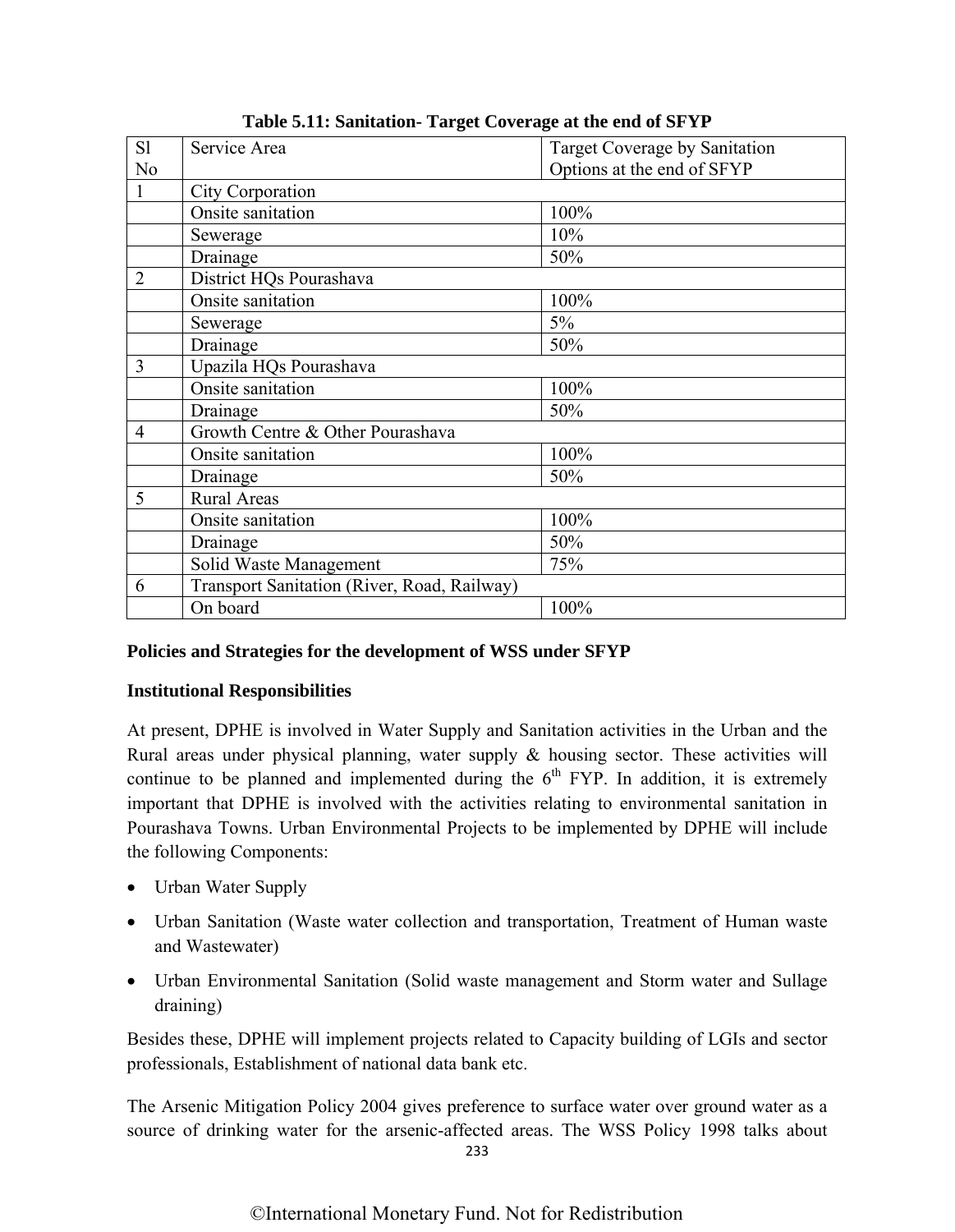proper use of surface water and rainwater. Government alone shall have the ownership of the water source including its protection, development/ extraction, treatment and transmission up to service area. Shouldering this responsibility on behalf of the government DPHE will carry out these activities. Within its own service area the concerned LGI will manage O&M of the WSS services. If required DPHE will provide necessary assistance to them.

#### **Technological Options**

The need for promoting technology options for sustainable water and sanitation services responding to the needs of specific areas and socio-economic groups of people will be recognized. The Arsenic Mitigation Policy 2004 envisages the promotion of rural piped water systems in the long run. It recognizes that appropriate technologies for arsenic mitigation are yet to be developed and thus promotes some options like improved dug wells, pond sand filters, deep hand pump tube wells (following prescribed installation protocol) and rainwater harvesting. Any arsenic removal technology before implementation must be validated from the Bangladesh Council for Scientific and Industrial Research (BCSIR).

Sewerage treatment technologies with greater emphasis on resources recovery and recycling will be given top priority in improving sanitation situation. Emphasis will be given on less energy intensive technologies like constructed wetland, oxidation ditch, extended aeration, stabilization ponds, etc. Appropriate desludging of septic tanks and pit latrines will be enforced and effluent disposed off in a proper manner. Sludge emptying services by city corporations and Pourashavas will be made available.

## **Water Quality Monitoring**

The WSS Policy 1998 sets goals to ensure the supply of quality water through observance of acceptable quality standards. It says that the monitoring of water quality will be the responsibility of DPHE, DOE, BSTI, Atomic Energy Commission and CBOs and they will send their reports to the water quality control committee in the Local Government Division. The Arsenic Mitigation Policy further states that the water quality of all new water supply sources is to be tested prior to commissioning. Laboratory facilities must be developed at Upazila levels through public/private initiatives and linked to a network with the existing DPHE laboratories and DOE laboratories. Government will formulate and enforce effective regulatory instruments for certification and accreditation of these laboratories. Recently World Health Organization (WHO) introduced Water safety Plan (WSP), a preventive mechanism to ensure safe water.

## **Environmental Integrity**

The WSS Policy 1998 desires that all development activities related to water and sanitation are considered within the broader environmental considerations. The Policy emphasizes the prevention of groundwater contamination from sewerage and drainage in urban areas. The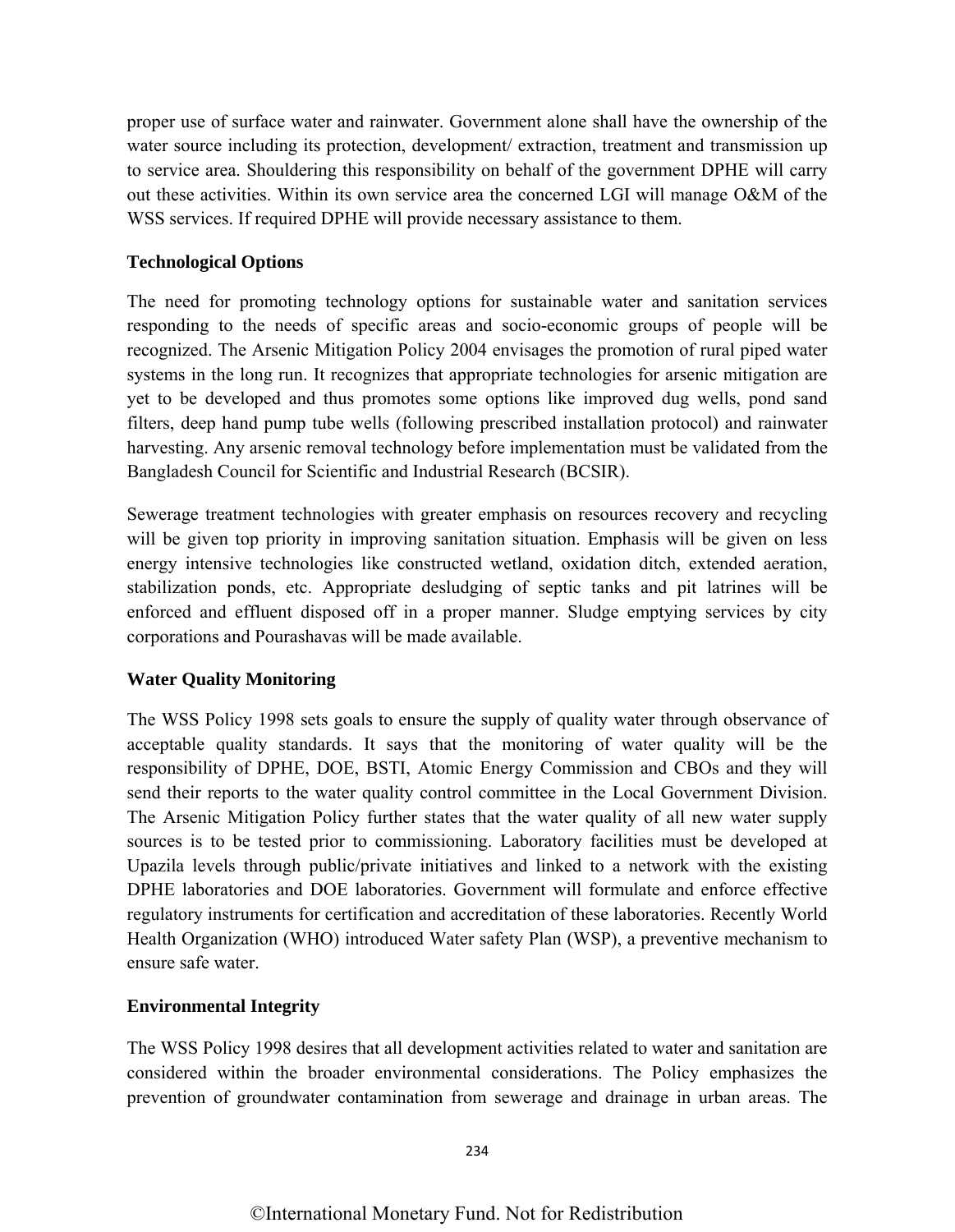Arsenic Policy 2004 puts up a tentative protocol for safe disposal of waste from arsenic removal technologies.

## **Major Interventions/Activities to Achieve Targets**

The specific major interventions/activities to achieve the vision targets are:

#### **Management Aspects**

- Update and strengthen "Organizational Setup" of DPHE so that it can perform its mandated responsibility and can meet desire of the people.
- DPHE will concentrate more on and look after the water quality as well as WSS system monitoring, surveillance and co-ordination of WSS sector on behalf of the government.
- DPHE will carry out the WSS Human Resources Development (HRD) activities for capacity building of personnel (Public/LGIs/ Private/ NGOs/ Unemployed youth etc) involved in the development and O&M of WSS system.
- DPHE will look after information management and R&D activities of the WSS sector to support policy making and strategic planning.
- Gradual shift of DPHE from its exclusive role of "Service provider" to the role of "Service provider and Facilitator".
- On behalf of the people, government alone shall have the ownership of the water sources including its protection, development/ extraction, treatment and transmission up to service area. DPHE will shoulder this responsibility on behalf of the GoB. DPHE with its own manpower or by engaging professionals/ professional bodies or private operators will carry out these activities. DPHE will also facilitate LGIs in discharging their responsibilities in the development, operation & maintenance of the WSS service delivery in their jurisdiction. Within its own service area the concerned LGI will manage O&M of the WSS services by itself or by engaging private operators for different functional areas of the WSS system.
- DPHE will facilitate overall capacity building of the concerned LGI before withdrawal of its WSS activities from the service area of the LGI.
- Strengthen capacity of DPHE in the identification of appropriate source of water supply and location specific water supply options, supported by detailed investigation, feasibility study, water modeling, design, etc in respect of surface as well as ground water.
- Withdrawal of WSS development activities of DPHE from the service area of the concerned LGI is dependent on its development status and capacity of the LGI in managing WSS services.
- DPHE will extend advisory services to the LGIs as and when required, supported by law/ ordinance, to maintain good order in the WSS service delivery.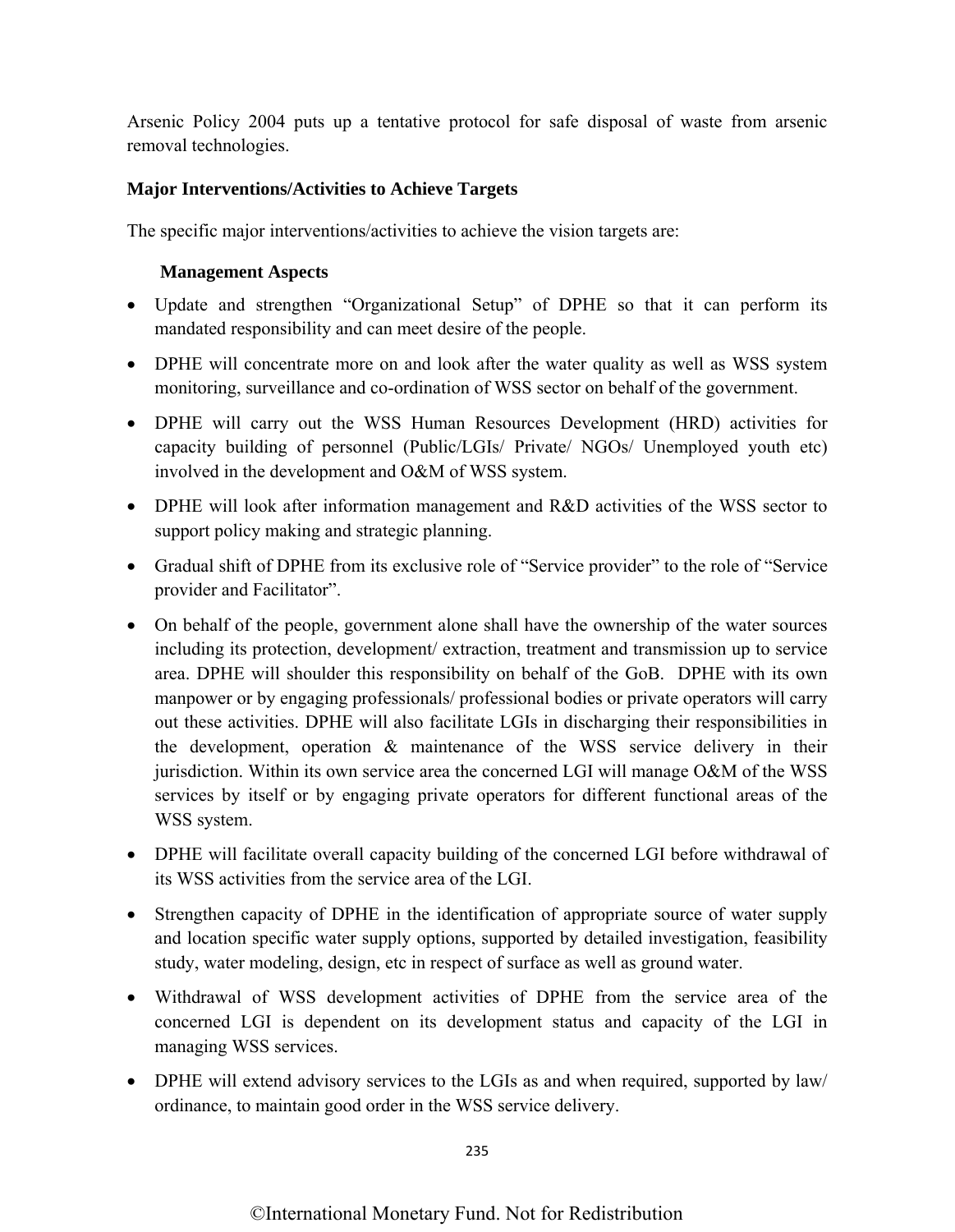- Effective involvement of the people/ community in WSS management.
- More involvement of the private sector in the O&M of WSS services.
- Public-Private partnership in the O&M of WSS services.
- Public-Private partnership in the development of infrastructure for adequate WSS service delivery in limited scale.
- Involve financial institutions in the development and O&M of the WSS services.

## **Development Aspects**

- Ensuring safe water and sanitation facilities for all through the development of different water supply and sanitation options to improve quality of life and to accelerate development of the country in a sustained manner taking into consideration of poverty alleviation, promotion of private sectors, arsenic mitigation, human resources development, protection of environment, gender issues, climate change and global warming.
- Ensuring safe water through the development of different water supply options in areas affected by the presence of arsenic and other micro-pollutants in ground water and presence of micro-organisms, industrial wastes, fertilizers, insecticides, herbicides etc. in surface water.
- Ensuring safe sanitation facilities for all through the development of different sanitation options based on hydro-geology/ weather, socio-economic condition of the people/ community, soil condition etc.
- Ensuring safe water and sanitation facilities in the hydro-geologically difficult and problematic areas through the development of appropriate and affordable technological options.
- Establishment of WSS HRD centre in DPHE to ensure adequate supply of trained and skilled manpower in the WSS sector for its balanced development .and effective management.
- Establishment of the NAWASIC (National Water Supply & Sanitation Information Centre) in DPHE to ensure information management of the WSS sector and DPHE as well which is necessary for policy making and strategic planning of the sector.
- Establishment of water quality examination, monitoring and surveillance systems throughout the country by establishing laboratory network and onsite testing facilities using portable water testing kits.
- Establishment of monitoring, surveillance and coordination units in DPHE.
- Ensuring the adequacy of financial resources through proper user charges, public-private partnerships, foreign aid resources and Government's own resources.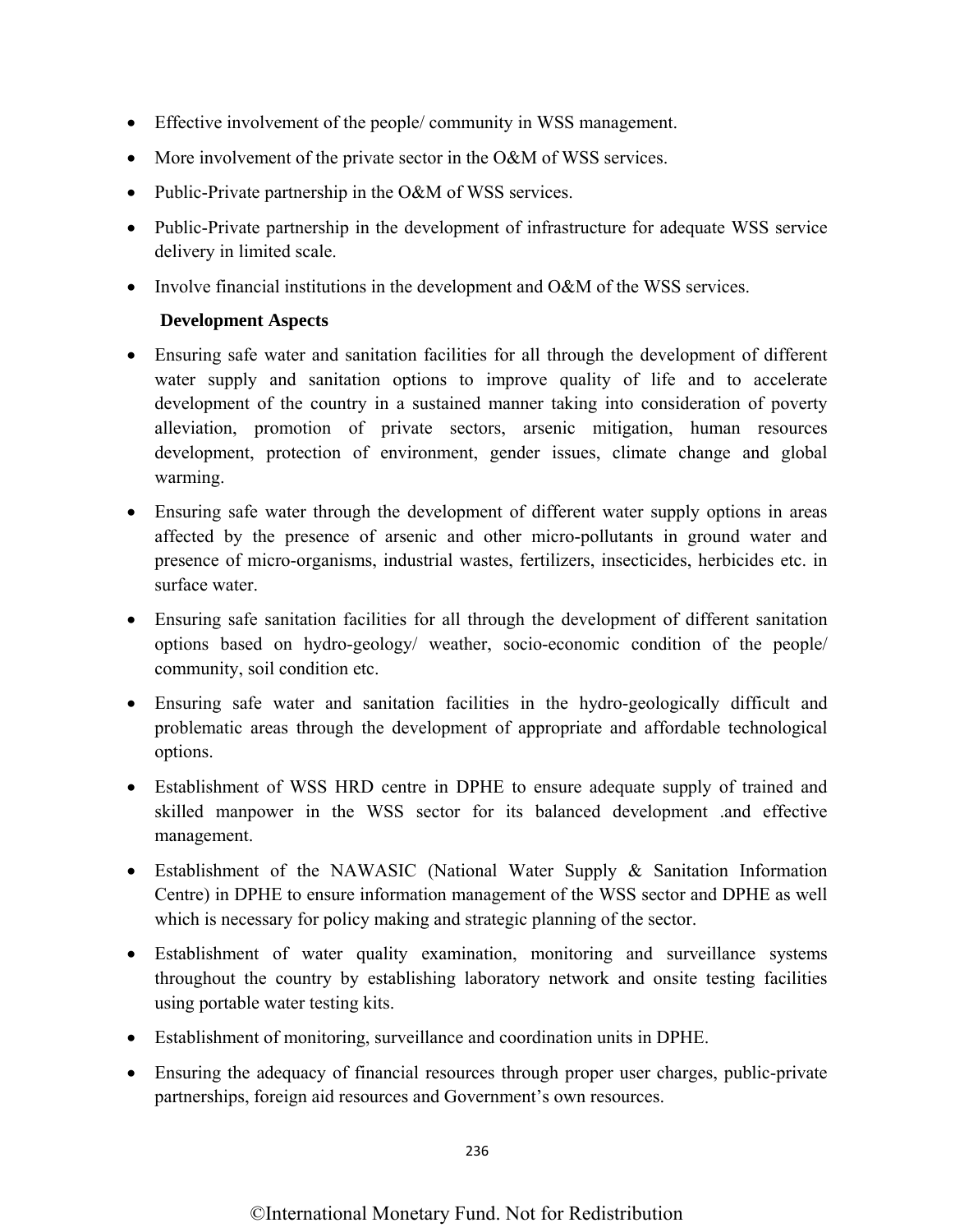• Urban Environmental Sanitation (Solid waste management and Storm water and sullage draining)

The sixth five year plan is deemed to increase the present coverage of safe drinking water both in rural and urban areas and to ensure access to hygienic sanitary latrines for all, WSS facilities in every school, important public places, and religious institutions and in densely populated poor communities. These will be achieved through installation of water supply systems (both piped and non-piped)  $\&$  sanitation facilities, implementation of water safety plans, water quality surveillance, adoption of appropriate technology to specific regions with different hydro-geological situations and social groups, behavioral development in sanitation & personal hygiene practice, social mobilization for awareness building, institutional capacity building, proper management of solid  $\&$  liquid waste, increased use of surface water, storage & use of rain water, strengthening Local Government institutions & communities.

Bottom up demand responsive planning, sustainable development through Local bodies, increased involvement of NGOs, CBOs and women groups, gradual increment of community cost-sharing and introduction of economic pricing, assigning priority to under-served & unserved areas, poverty alleviation, promotion of private sectors, arsenic mitigation, human resources development, strengthening & improvement of existing technologies through research & development activities, protection of environment, climate change and global warming etc. have been the key issues addressed during preparation of the plan. Every attempt will be made in future to address these key issues while preparing and implementing any WSS projects/programs.

## **[ALLOCATION OF DEVELOPMENT RESOURCES FOR THE URBAN SECTOR IN](#page--1-0) THE SIXTH PLAN**

Given the large backlog of unmet demand and rapidly growing new demand for urban services in Bangladesh the investment financing needs of the urban sector are large. This is also reflected in the indicative resource requirements provided by line ministries and shown in Annex attachments. Creative means will need to be found to meet the financing requirements based on a combination of sound planning of new investments, proper attention to maintaining and better using existing urban assets, strengthening of property tax system and user charges, partnership with private sector through outsourcing and PPP arrangements, mobilization of donor funding, and assigning funds from the government's own resources. While the government recognizes the urgency of meeting the needs of the urban sector, a holistic approach to resource mobilization as stated above will be essential.

Based on the projected overall resource envelope and a careful assessment of relative expenditure priorities, Tables 5.12 and 5.13 provide allocation of development resources to the urban sector in current and constant prices during the Sixth Plan. These are indicative targets and will be reviewed on an annual cycle in light of actual resource availability, implementation performance and changing priorities.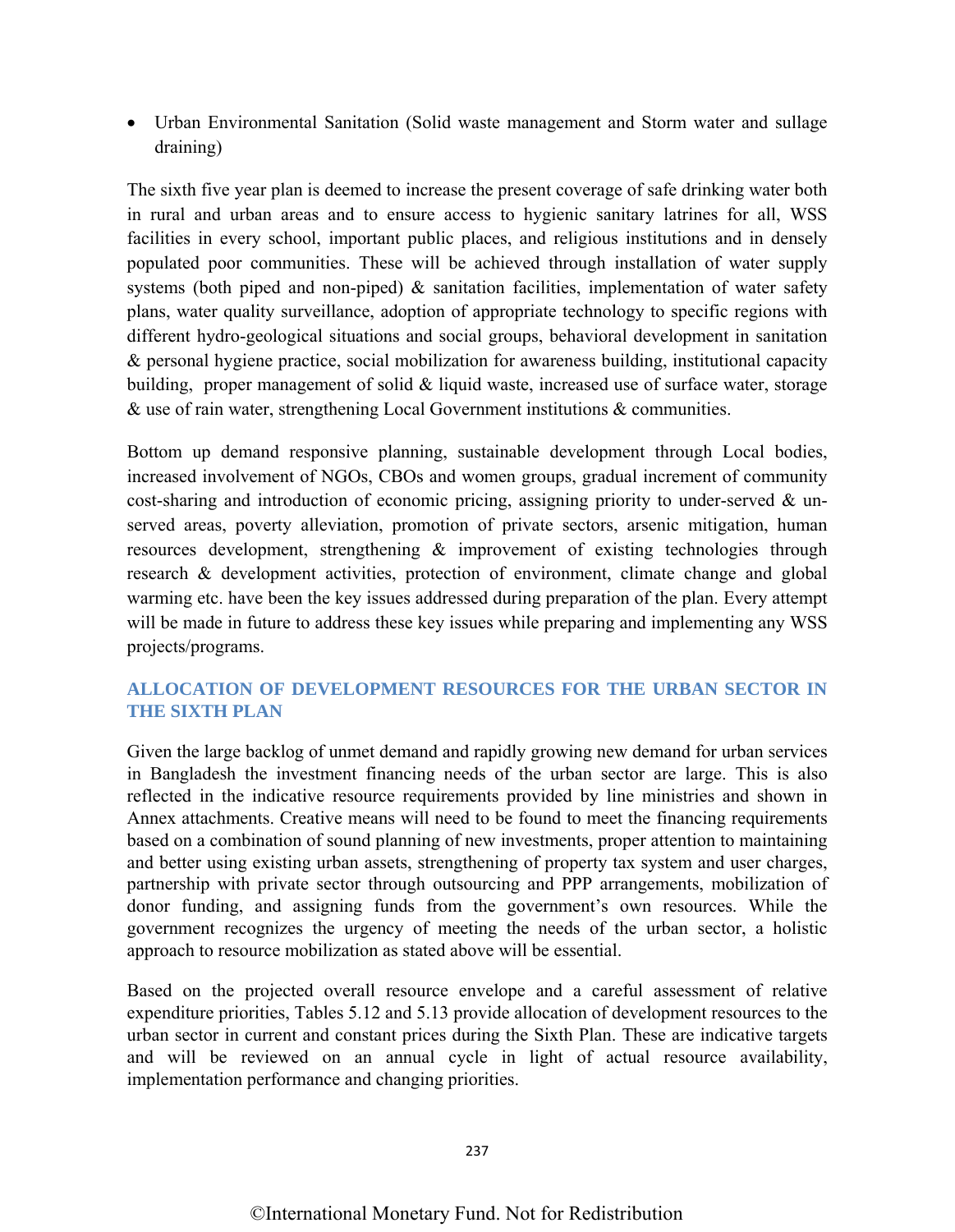Attachment in the annex shows the indicative costs of various programs/projects proposed by various agencies of the Ministry of Local Government, Rural Development & Cooperatives and the Ministry of Housing and Public Works for inclusion in the Sixth Five Year Plan. These programs/projects are proposed to fulfill government's manifesto and target to ensure safe water and sanitation facilities for all in a dynamic environment. In view of the large gap between available resources and proposed expenditures the programs/projects will have to be prioritized for funding.

#### **[Table 5.12: Development Resource Allocation for the Urban Sector in the Sixth Plan](#page--1-0)**  (Taka Crore; current price)

| <b>Ministry</b>                      | 2010-11 | 2011-12 | 2012-13 | 2013-14 | 2014-15 |
|--------------------------------------|---------|---------|---------|---------|---------|
| <b>Local Government Division</b>     | 8099    | 9519    | 10804   | 12687   | 14430   |
| Ministry of Housing and Public Works | 479     | 565     | 641     | 754     | 862     |
| Total                                | 8578    | 10084   | 11445   | 13441   | 15291   |

## **[Table 5.13: Development Resource Allocation for the Urban Sector in the Sixth Plan](#page--1-0)**  (Taka Crore; FY2011 price)

| <b>Ministry</b>                      | <b>FY2011</b> | <b>FY2012</b> | <b>FY2013</b> | <b>FY2014</b> | <b>FY2015</b> |
|--------------------------------------|---------------|---------------|---------------|---------------|---------------|
| <b>Local Government Division</b>     | 8099          | 8855          | 9392          | 10357         |               |
| Ministry of Housing and Public Works | 479           | 525           | 557           | 616           | 664           |
| Total                                | 8578          | 9381          | 9950          | 10972         | 11776         |